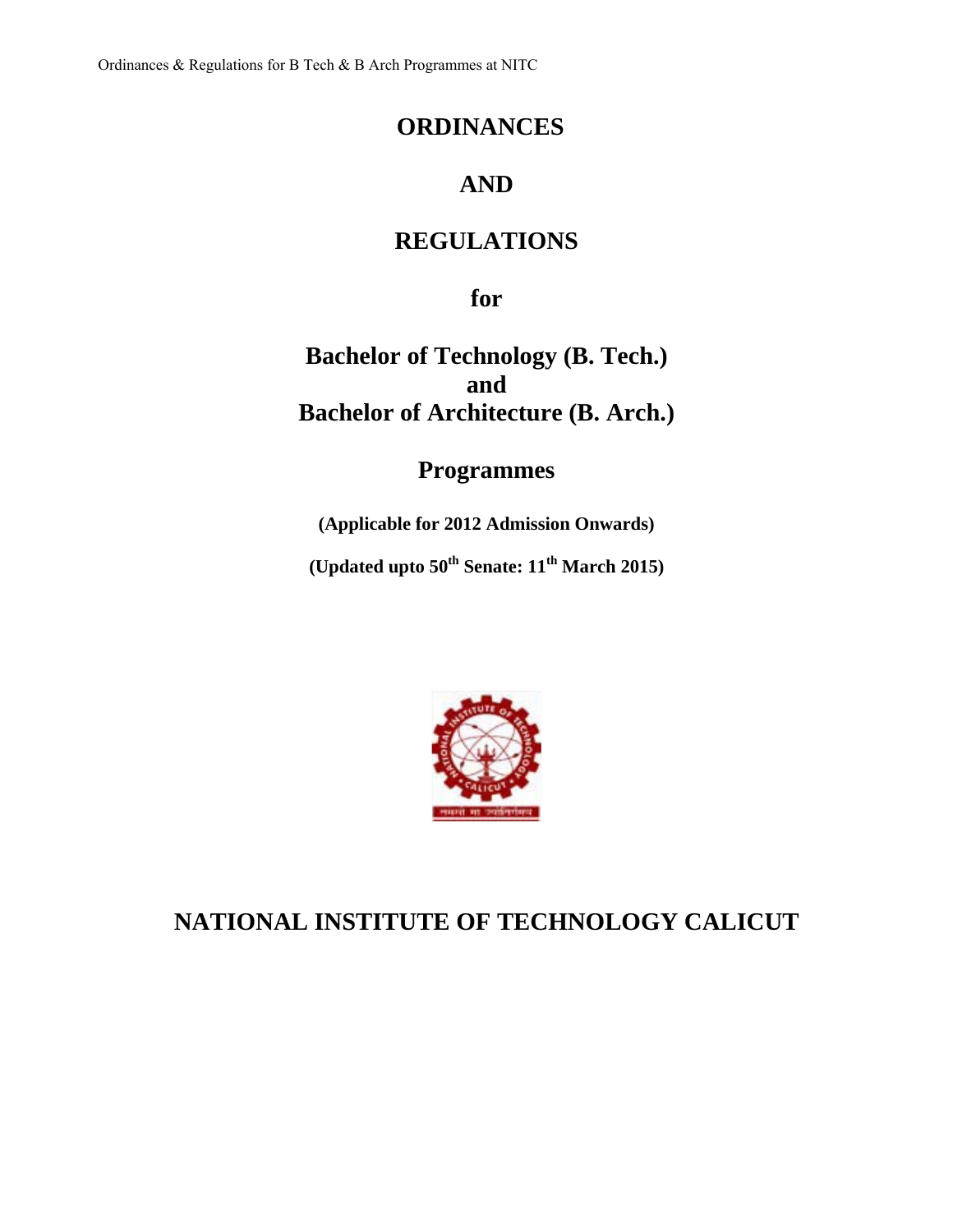## **CONTENTS:**

## **ORDINANCES**

## **REGULATIONS**

- R1.0 Admission
- R2.0 Structure of the B.Tech/B.Arch. Programme
- R3.0 Faculty Advisor
- R4.0 Class Committee
- R5.0 Change of Branch (only for B.Tech.)
- R6.0 Registration and Enrolment
- R7.0 Registration Requirement
- R8.0 Minimum Requirement to Continue the Programme
- R9.0 Maximum Duration of the Programme
- R10.0 Temporary Discontinuation
- R11.0 Discipline
- R12.0 Attendance & Leave
- R13.0 Assessment Procedure
- R14.0 System of Tests/ Assignments/tutorials
- R.15.0 End Semester Examination
- R.16.0 Weights
- R 17.0 Make-up Examination
- R18.0 Evaluation of Project, Thesis & Seminar
- R19.0 Method of Grading
- R20.0 Declaration of Results
- R21.0 Supplementary Examinations for First Level Courses
- R22.0 Contact Courses
- R23.0 Re-evaluation of Answer Sheets & Repetition of a Course.
- R24.0 Grade Point Average
- R25.0 Grade Card
- R26.0 Slow-Pace Learning
- R27.0 Permanent Disqualification
- R28.0 Courses under OT Category
- R29.0 Transfer of Credits
- R30.0 Eligibility for the Award of B.Tech/B.Arch. Degree
- R31.0 Power to Modify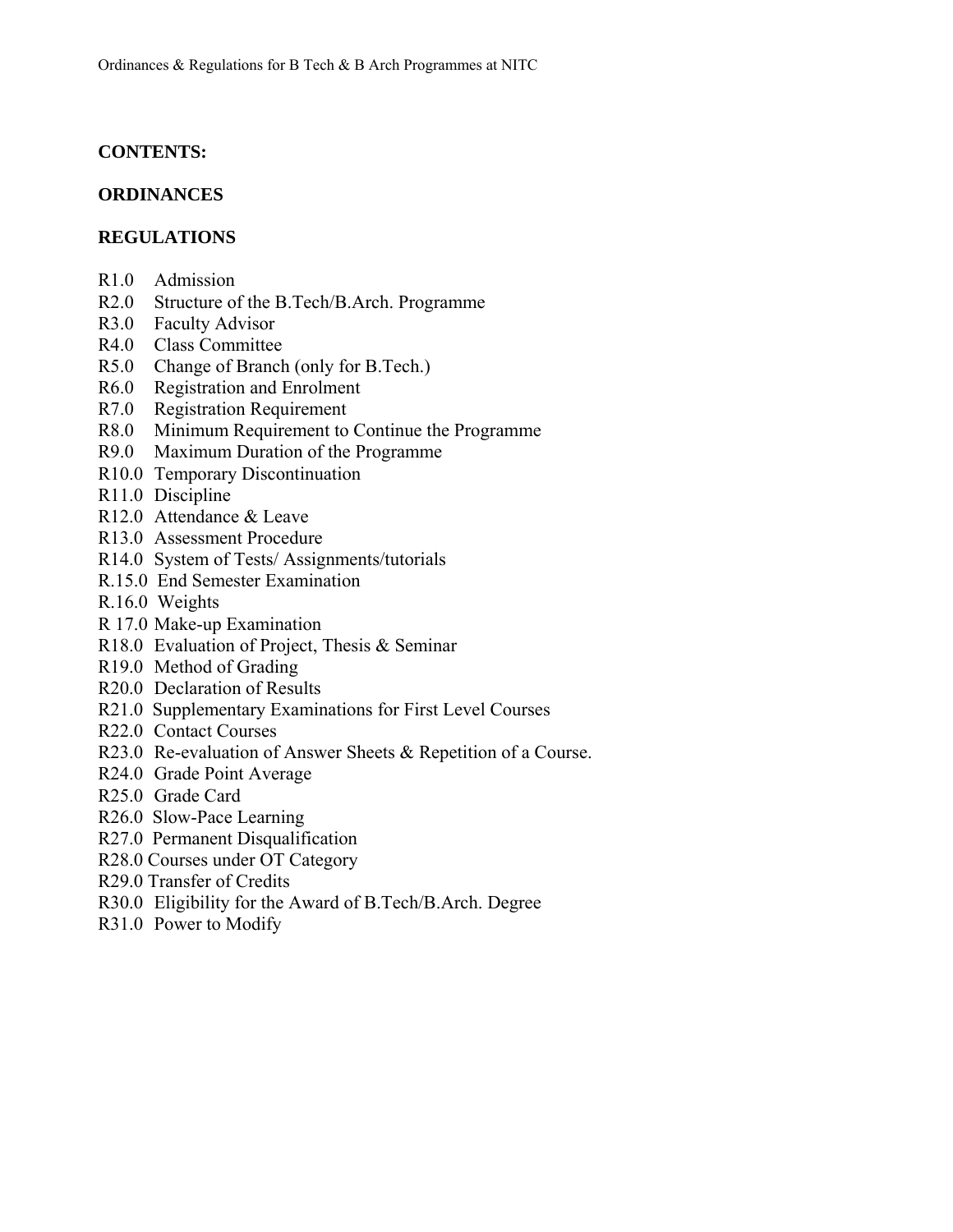#### **ORDINANCES**

- 0.1. Eligibility for admission, admission policy and procedure shall be decided from time to time by the Senate/Board of Governors (BOG) of the Institute, following the guidelines issued by MHRD, Government of India.
- 0.2. The duration of the B.Tech. programme shall be 4 years (2 semesters per year). The duration of the B.Arch. programme shall be 5 years (2 semesters per year).
- 0.3. Award of B.Tech. and B.Arch degree shall be in accordance with the regulations of the Senate of the Institute.
- 0.4. The Senate /BOG of the Institute has the right to modify any regulations stated from time to time.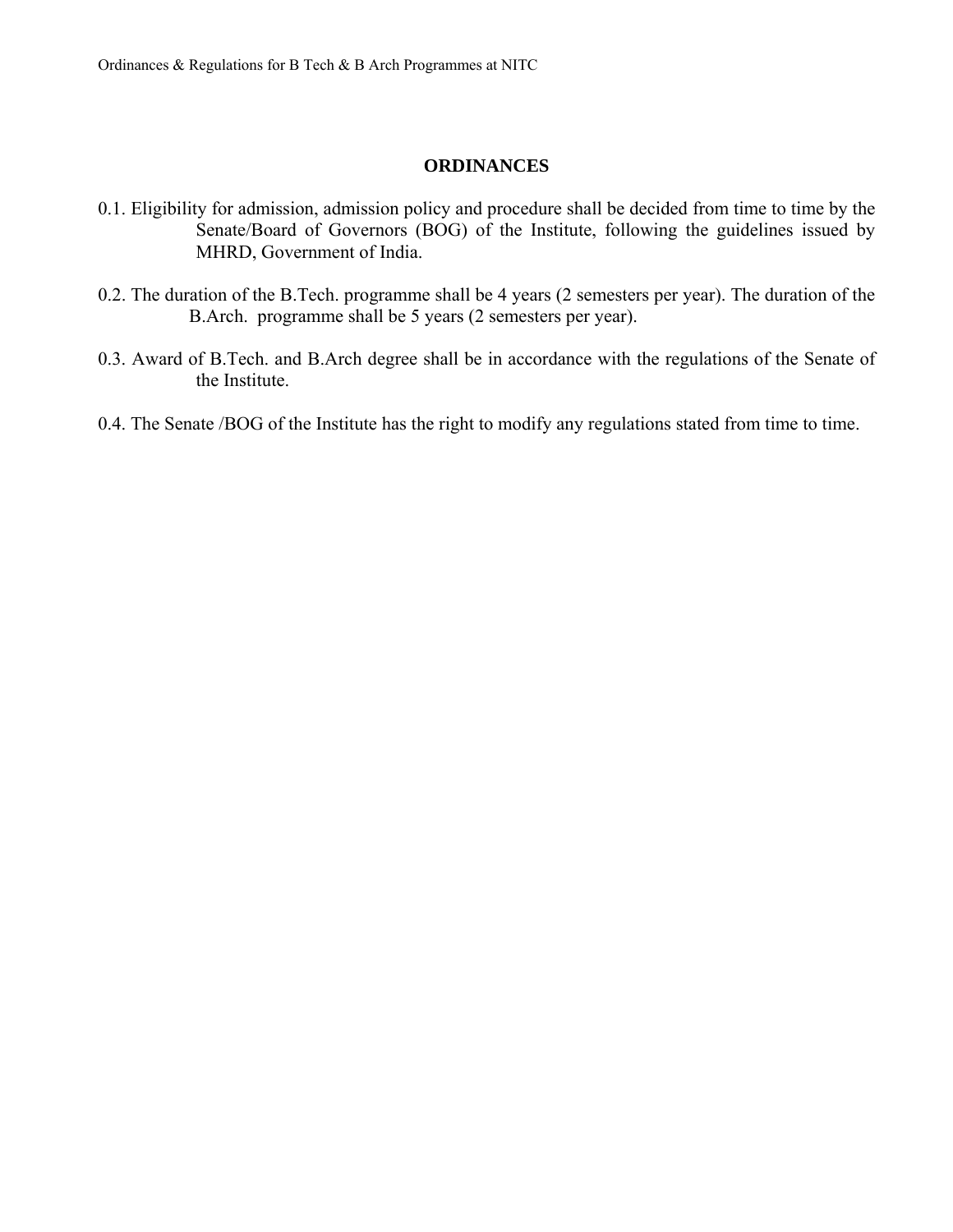## **REGULATIONS**

#### **R1. Admission**

- R1.1. The number of seats in each branch of the B.Tech. and B.Arch. programme will be decided by the Senate/BOG of the Institute following the instructions from MHRD, Government of India. Reservation of seats shall be as per the directives from MHRD, Government of India. Few seats may be allotted by MHRD under DASA or any other category.
- R1.2. At the time of admission the candidates shall have passed/appeared and awaiting results of the final examination of the 10+2 system followed by CBSE or its equivalent with Mathematics, Physics and Chemistry as subjects of study.
- R1.3. Candidates have to fulfill the medical standards required for admission as set out in the information brochure of the Institute or by any other body or organization entrusted by MHRD/ the Institute.
- R1.4. The selected candidates shall be admitted to the B.Tech. or B.Arch. programme after he/she fulfills all the admission requirements set by the Institute after payment of the prescribed fees.
- R1.5. In all matters related to admission to the B.Tech. or B.Arch. programme, the decision of the Institute or by any other body or organization entrusted by MHRD/ the Institute and its interpretation given by the Chairman of the Senate shall be final and binding.
- R1.6. If at any time after admission, it is found that a candidate has not fulfilled any of the requirements stipulated by Institute or any other body or organization entrusted for the admission by MHRD/ the Institute, the Dean (Academic) may revoke the admission of the candidate and report the matter to the Senate.
- R 1.7 The fee structure is as decided by the BOG following the directives of MHRD from time to time.

## **R2. Structure of the B.Tech. and B.Arch. programme**

- R2.1. The programme of instruction shall consist of the following:
	- 1 i) general (common) core programme comprising basic sciences, engineering sciences, humanities, technical arts and mathematics;
	- 2 ii) engineering /architectural core programme introducing the student to the foundation of engineering in the respective branch or architecture;
	- 3 iii) elective programme enabling the student to opt and undergo a set of courses of interest to him/ her;
	- iv) professional practice including project, seminar and industrial training and

## *Ordinance and Regulations of B. Tech & B Arch.*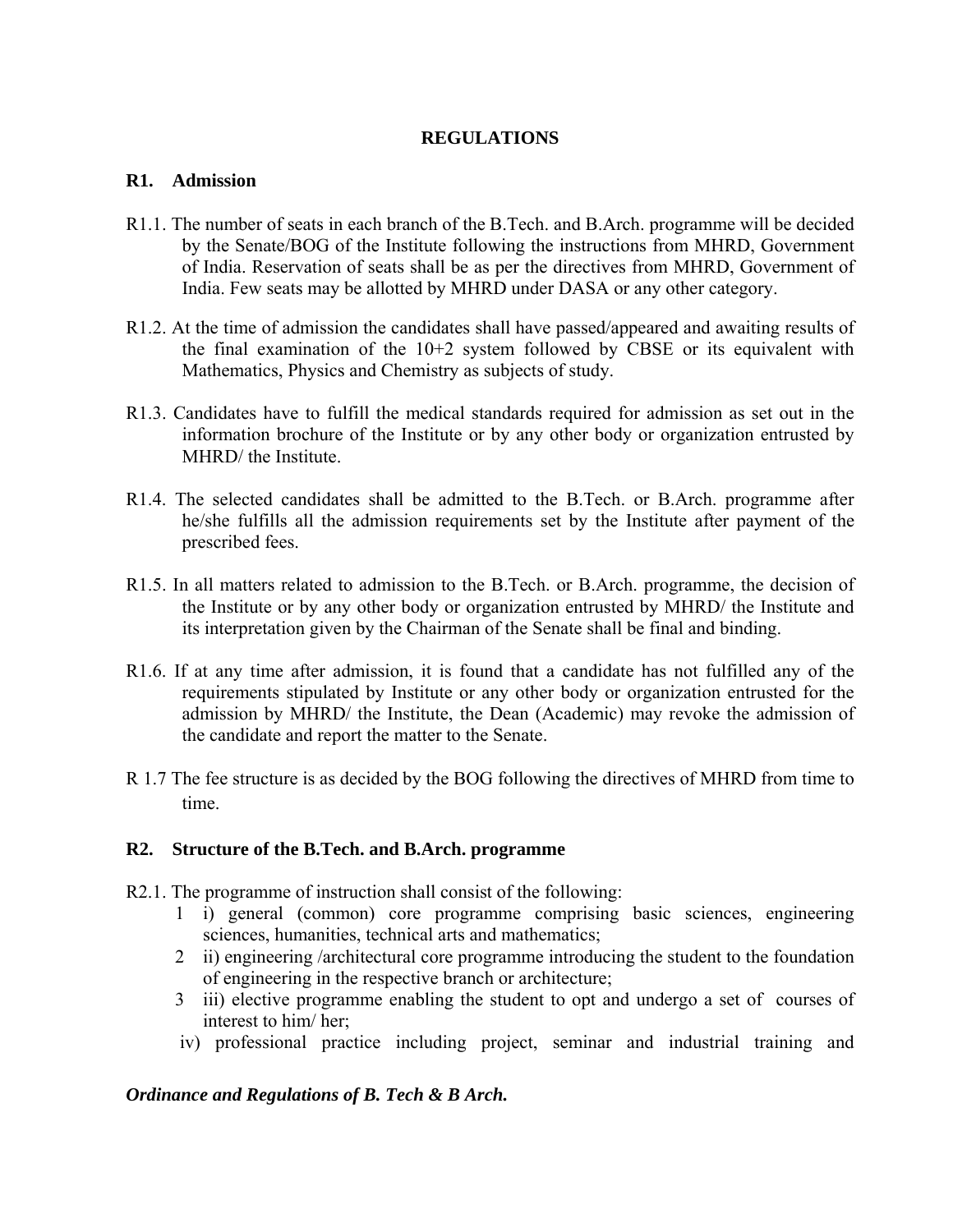- 0 v) courses such as Environmental Studies, Physical Education, Value Education and National Service Scheme (termed as OT).
- R2.2. The complete B.Tech. programme will consist of 7 categories: Humanities & Languages, Basic Sciences, Basic Engineering Sciences, Technical Arts, Professional Theory & Practice, Global/free electives and others, distributed over eight semesters with two semesters per academic year. The complete B.Arch. programme will consist of 7 categories: Humanities & Languages, Basic Sciences, Technology & Engineering, Architecture, Professional electives, Global/free electives and others, distributed over ten semesters with two semesters per academic year.
- R2.3. Every branch of the B.Tech. and B.Arch. programmes shall have a curriculum and syllabi for the courses approved by the Senate. Syllabus for any course can be modified/updated by the respective department with recommendations from Department Consultative Committee (DCC) and approval from Senate. Curriculum revisions, when required, will be proposed by a committee nominated by the Dean (Academic). All revisions shall be recommended by DCC of the concerned departments and approved by the Senate.
- R2.4. The academic programmes of the Institute follow the credit system. The general pattern is:
	- i) One credit for each lecture hour per week per semester;
	- ii) One (or two) credits for each laboratory practical course of two (or three) hours per week per semester;
	- iii) Two (or three) credits for drawing courses of one lecture plus two (or three) hours of drawing classes per week per semester.
	- iv) Design, seminar, thesis and project courses with appropriate credits.
	- v) Courses with only lectures or lectures clubbed either with practical or drawing or projects etc, and with appropriate credits.

Exact details of the courses and credits will be as per the approved curriculum.

R2.5. The curriculum of any branch of the B.Tech. programme shall have a minimum total of 160 credits. The curriculum of the B.Arch. programme shall have a minimum total of 200 credits.

 **For 2012 Admission:** Students shall earn the above minimum total credits for their successful completion of the programme to receive the Degree.

For 2013 admission onwards (40<sup>th</sup> senate): Students shall earn the above minimum total credits and score CGPA of 5.0 or above for their successful completion of the programme to receive the Degree.

 After the successful completion of the minimum required credits for the progarmme, if the CGPA scored is less than 5.0, students are eligible to get only Course Completion Certificate indicating the CGPA score, and they are not eligible for the award of the degree.

- R2.6. No semester shall have more than six lecture-based courses and two laboratory and/or drawing /seminar/project courses as prescribed, in the curriculum (excluding OT).
- R2.7. Departments have to offer all the core courses prescribed in the curriculum for any semester. Sufficient number of elective courses shall also be offered in line with the curriculum. Number of elective courses and other courses, if any, from the curriculum, to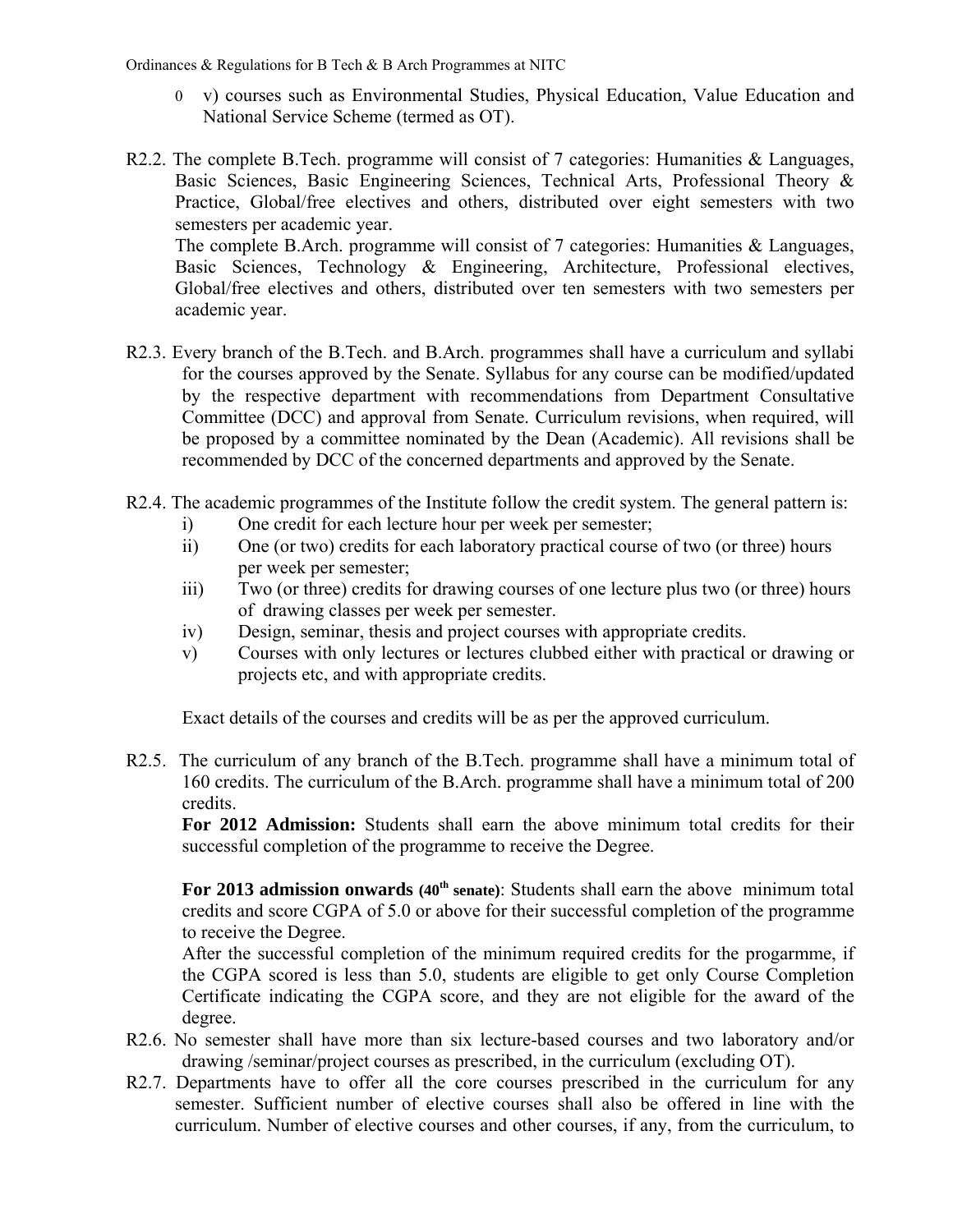be offered in any semester can be decided by the DCC, based on the requirement/preregistration data.

R2.8. Every course of the B.Tech. programme shall be placed in one of the 7 categories as listed in Table.1

|                           |                                                                                                                                                                   |                              | <b>Minimum</b><br><b>Credits</b>                 |                                                                                           |  |  |  |
|---------------------------|-------------------------------------------------------------------------------------------------------------------------------------------------------------------|------------------------------|--------------------------------------------------|-------------------------------------------------------------------------------------------|--|--|--|
| $\frac{1}{2}$<br><b>თ</b> | Category                                                                                                                                                          | For CGPA                     | <b>iss/Fail</b><br>$\mathsf{F} \mathsf{or}$<br>ã | <b>Remarks</b>                                                                            |  |  |  |
| 1                         | Basic Sciences (BS)                                                                                                                                               | 20                           | $\overline{\phantom{a}}$                         | $MA \rightarrow 12$ , PH $\rightarrow 4$ , CY $\rightarrow 4$                             |  |  |  |
| $\overline{2}$            | <b>Basic Engineering Sciences (ES)</b>                                                                                                                            | 8                            | ۰                                                | $EM \rightarrow 3$ , BES $\rightarrow 3$ , CP $\rightarrow 2$                             |  |  |  |
| 3                         | Humanities & Languages (HL)                                                                                                                                       | 9                            |                                                  | $PC\rightarrow 3$ , $ECO\rightarrow 3$ ,<br>$MGT\rightarrow 3$                            |  |  |  |
| 4                         | Technical Arts (TA)                                                                                                                                               | 7                            |                                                  | $EG\rightarrow 3$ , W/S $\rightarrow 4$                                                   |  |  |  |
| 5                         | Professional Theory& Practice(PT)<br>(Core & Electives, Project, Seminar)                                                                                         | 104                          |                                                  | PT                                                                                        |  |  |  |
| 6                         | Global Electives (GE)                                                                                                                                             | 6                            |                                                  | GE (courses shall be from<br>other Depts.)                                                |  |  |  |
| 7                         | OT)<br>(termed<br>Other<br>as<br>courses<br>[Environmental Studies (ES),<br>Physical<br>Education (Ph.E), Value Education (VE),<br>National Service Scheme (NSS)] | $\qquad \qquad \blacksquare$ | 6                                                | $E.S\rightarrow 3$ , Ph.E. $\rightarrow$ 1, V.E.<br>$\rightarrow$ 1, NSS $\rightarrow$ 1. |  |  |  |
|                           | Total                                                                                                                                                             | 154                          | 6                                                |                                                                                           |  |  |  |

#### **Table 1**

MA: Mathematics, PH: Physics, CY: Chemistry, EM-Engineering Mechanics, BES-Basic Electrical Science, CP-Computer Progarmming, PC –Professional communication, EG-Engineering Graphics, W/S- Work shops, ECO-Economics , MGT- Management

Minimum credits to be earned for the course completion of B.Tech. Degree programme are **160**  (of which 6 credits of course work done (Sl No 7 in the above table) under OT are of Pass/Fail option and are not counted towards CGPA calculation).

R2.9. Every course of the B.Arch. programme shall be placed in one of the 7 categories as listed in Table.2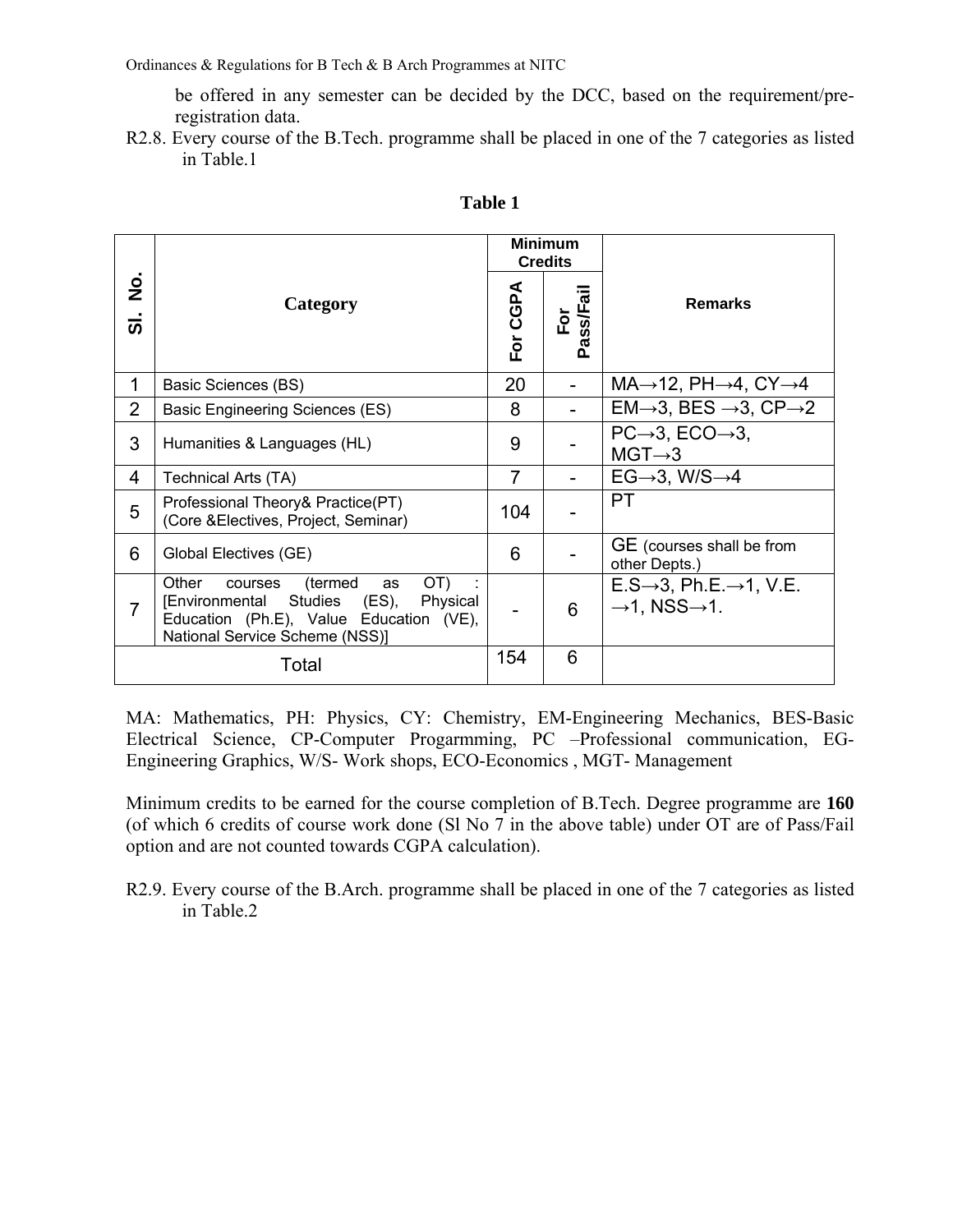|                                                |                                                                                                                                                                    | Table 2        |                  |                                                                                           |  |  |  |  |
|------------------------------------------------|--------------------------------------------------------------------------------------------------------------------------------------------------------------------|----------------|------------------|-------------------------------------------------------------------------------------------|--|--|--|--|
|                                                |                                                                                                                                                                    | <b>Minimum</b> |                  |                                                                                           |  |  |  |  |
|                                                |                                                                                                                                                                    | <b>Credits</b> |                  |                                                                                           |  |  |  |  |
| $\dot{\mathsf{z}}$<br>$\dot{\bar{\mathbf{v}}}$ | Category                                                                                                                                                           | For CGPA       | Pass/Fail<br>For | <b>Remarks</b>                                                                            |  |  |  |  |
| 1                                              | Basic Sciences (BS)                                                                                                                                                | $\overline{3}$ |                  | $MA-3$                                                                                    |  |  |  |  |
| $\overline{2}$                                 | Humanities and Languages (HL)                                                                                                                                      | 3              |                  | $PC-3$                                                                                    |  |  |  |  |
| 3                                              | Architecture (AR)                                                                                                                                                  | 132            |                  | $AR - 132$                                                                                |  |  |  |  |
| $\overline{4}$                                 | Technology $&$ Engineering (TE)                                                                                                                                    | 35             |                  | $EM-3$ ; $AR-25$ ; $CE-7$                                                                 |  |  |  |  |
| 5                                              | Professional Electives (PE)                                                                                                                                        | 15             |                  | $AR/CE - 15$                                                                              |  |  |  |  |
| 6                                              | Global Electives (GE)                                                                                                                                              | 6              |                  | GE (courses shall be from<br>other Depts.)                                                |  |  |  |  |
| 7                                              | Other<br>(termed)<br>OT)<br>as<br>courses<br>[Environmental Studies (ES),<br>Physical<br>Education (Ph.E), Value Education (VE),<br>National Service Scheme (NSS)] |                | 6                | $E.S\rightarrow 3$ , Ph.E. $\rightarrow$ 1, V.E.<br>$\rightarrow$ 1, NSS $\rightarrow$ 1. |  |  |  |  |
|                                                | Total                                                                                                                                                              | 194            | 6                |                                                                                           |  |  |  |  |

**Table 2**

MA: Mathematics, EM-Engineering Mechanics, PC –Professional communication, CE-Civil Engineering

Minimum credits to be earned for the course completion of B.Arch. Degree programme are **200**  (of which 6 credits of course work done (Sl No 7 in the above table) under OT are of Pass/Fail option and are not counted towards CGPA calculation).

- R2.10 All courses for first and second semesters are normally referred as first level courses. In a similar manner, there are second, third, fourth and fifth level courses (fifth level is only for B Arch programme) for higher semesters.
- R2.11. For 2012 admission : A student who has earned the minimum number of credits required for the award of the degree including the minimum credits prescribed for each category shall not be permitted to register for more courses to improve his/her CGPA.

For 2013 admission onwards (see 40<sup>th</sup> senate): A student who has earned the minimum number of credits and minimum CGPA (5.0) required for the award of the degree including the minimum credits prescribed for each category shall not be permitted to register for more courses to improve his/her CGPA.

 If the CGPA is less than 5.0 after the successful completion of the minimum required credits for the progarmme, students will be allowed to repeat the courses with 'R grade' (only courses with R grade will be allowed to repeat), if they desire so, by registering the same, until they score a CGPA of 5.0, within the maximum period of the programme ( 6 years for B Tech and 7 years for B Arch). The number of R grade courses repeated for improving the CGPA will be just that required for a minimum CGPA of 5.0. More courses repeated will not be considered if the CGPA is 5.0 or more.

R2.12.The medium of instruction is English. All examinations, project/seminar reports, presentations and communications will be in English only.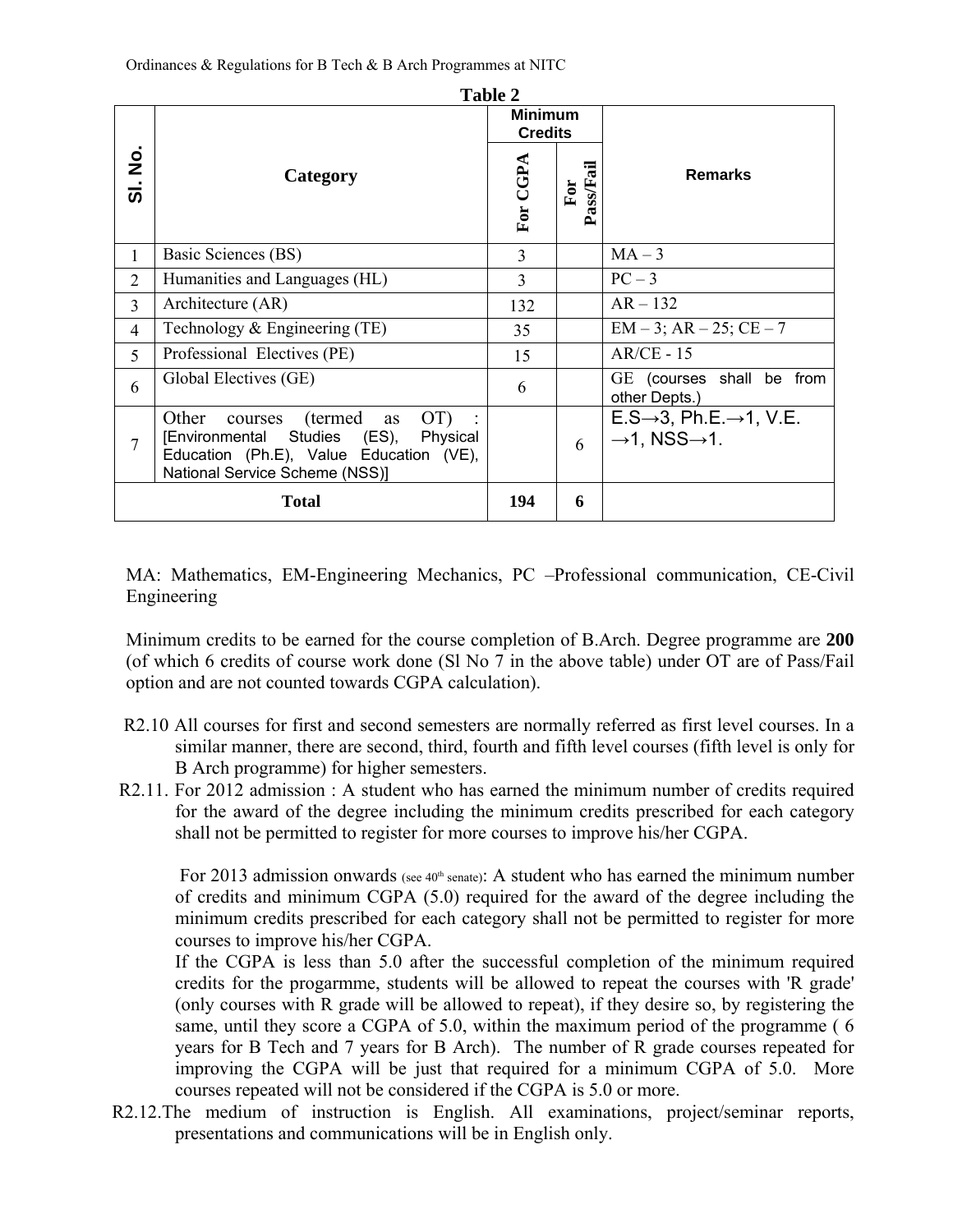## **R3. Faculty Advisor (FA)**

R3. To help the students in planning their courses of study and for getting general advice on the academic programme, the concerned department will assign a certain number of students to a permanent faculty member who will be called their 'faculty advisor'. One faculty advisor will act as the coordinating faculty advisor when more than one faculty advisors are assigned for a class of students.

Students shall first approach their faculty advisor for all kinds of academic advices, course registrations, leave and all academic/study related matters in the Institute. Whenever required, he/she shall provide necessary advice to the students. FA shall make appropriate recommendations or remarks on the applications submitted by the students before forwarding to HOD/other concerned officials.

 Faculty advisor will keep the complete record of academics, attendance /leave, disciplinary actions if any, contact details of parents/local guardians if any and any other relevant data of the students assigned to him/her.

If the performance of the students is found poor in class tests or if the student is not regular in the class as informed by the course faculty in the class committee, FA shall give necessary motivation/advice or warning to the concerned students. If the student still does not show any improvement, matter shall be reported to HOD. Information about the progress/performance may be intimated to their local guardian/parents by the HOD/FA.

Local guardian/parents shall be informed to maintain contact with the FA of his/her ward for seeking information on performance of their ward.

## **R4. Class Committee**

R4.1. Every class of the B.Tech. and B.Arch. programme shall have a Class Committee consisting of all course faculty and students' representatives to coordinate academic activities.

For the first & second semester of the B.Tech. programme, there shall be a common Class Committee constituted by the Dean (Academic). For B.Arch. programme and every other class of the B.Tech. programme, semester wise, branch wise Class Committee shall be constituted by the respective Head of Department (HOD).

- R4.2. The constitution of the first/second semester class committee (for B.Tech. progarmme) is as follows:
	- i) One professor or a senior faculty member not associated with teaching the first level classes to be nominated by the Dean (Academic) to act as the Chairperson,
	- ii) Course faculty or Course coordinator (one faculty member selected from the faculty members offering the courses by them) of each of the lecture based courses,
	- iii) Course faculty or faculty coordinator (one faculty member selected from the faculty members offering the courses by them) of the practical/laboratory/drawing courses,
	- iv) One student from each batch or branch nominated by the Chairman of the class committee/elected with representation from all streams/batches
	- v) Faculty Advisors of all the first/second semester students.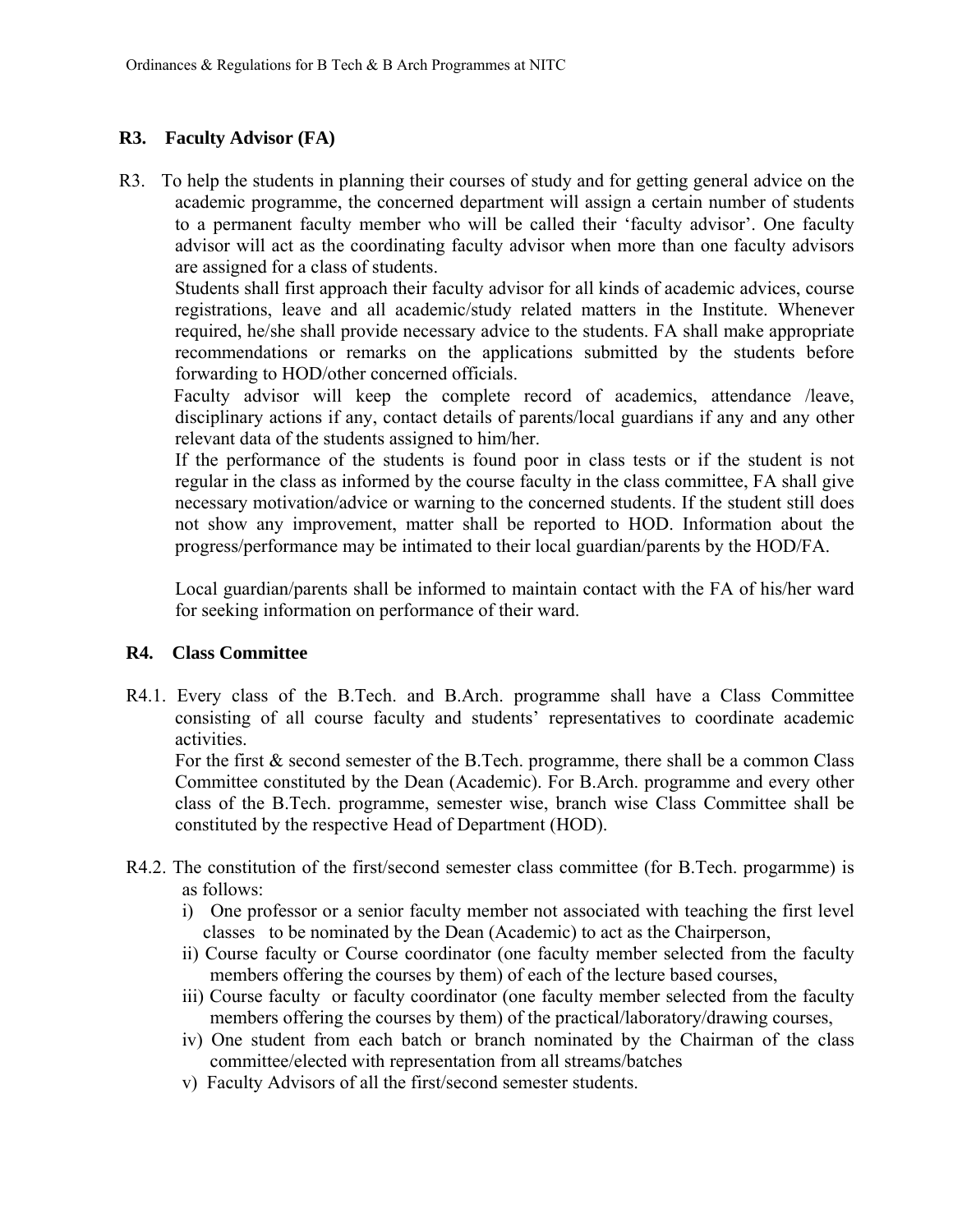The Chairperson of the first year class committee may co-opt any course faculty of first/second semester as a member in addition to the course coordinator.

- R4.3. The constitution of class committees for all semesters of B.Arch. and third or higher semesters of B.Tech. progarmme is as follows:
	- i) One professor or a senior faculty of the department, not engaging the concerned class to be nominated by the respective HoD to act as the Chairperson,
	- ii) Course faculty or Course coordinator (one faculty member selected from the faculty members offering the courses by them) of each of the lecture based courses,
	- iii) Course faculty or Course/faculty coordinator (one faculty member selected from the faculty members offering the courses by them) of the practical/laboratory/drawing /seminar/project courses,
	- iv) Two students of the class/batch nominated by the FA/HOD,
	- v) Faculty Advisors of all the students in the concerned class.

The Chairperson of the class committee may co-opt any course faculty of the concerned class as a member in addition to the course coordinator.

R4.4. Term of the Class Committee shall be one semester. The Committee shall meet at least thrice during the semester.

The Director and Dean (Academic) or his/her nominee or HOD shall have the right to be present in any class committee meetings. The Chairman of the committee shall record the proceedings of each meeting and communicate a copy of each meeting to the concerned HODs for any further actions.

- R4.5. The responsibilities of the Class Committees include the following:
	- i) Finalise the evaluation/assessment /course plan submitted by the course faculty
	- ii) Review periodically the progress of the classes, attendance of the students,
	- iii) Identify students with poor performance in the tests and low attendance. List of such students shall be reported to FA. These students shall be motivated or given necessary advice/warning through FA/HOD.
	- iv) Discuss problems concerning conduct of the classes with reference to the curriculum and syllabi and make suitable suggestions and recommendations. These points shall be communicated to Dean (Academic).
	- v) Any other academic matters related to the concerned class.
	- vi) Arrange/coordinate makeup examinations, if any, by the Chairman of the class committee for students in coordination with the examination cell.
	- vii) Finalization of the semester results (without the student members). Final results will be submitted to academic section in the prescribed format, published in the web/notice board, copy given to FA and HOD by the Chairman of the class committee.

The method of evaluation/assessment /course plan will be decided by the concerned course faculty / faculty course coordinator and will be announced in the class in the beginning of the semester. These details will be presented/ discussed in the first class committee (to be conducted within two weeks from the beginning of the semester) by the course faculty and modifications if any, based on the discussions shall be made. All such records shall be filed and kept by the chairman of the class committee.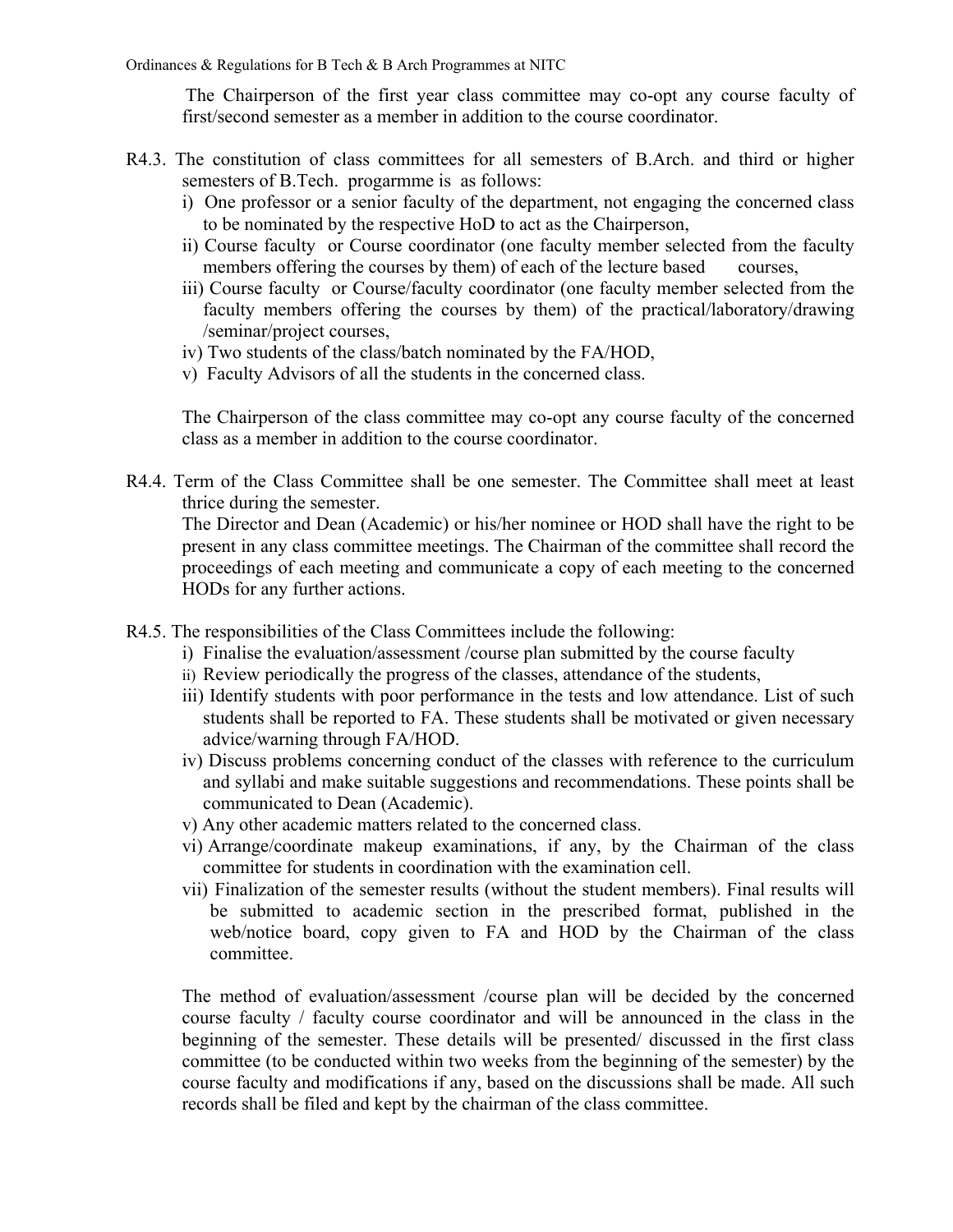## **R5. Change of Branch – only for B.Tech. Progarmme**

- R5.1. As an incentive for excellent academic performance in the first two semesters, a limited number of students shall be allowed transfer to the branches of their choice.
- R5.2. All students who have successfully completed the first two semesters of the courses in the first attempt with CGPA of not less than 8.00 shall be eligible for consideration for change of branch. Eligible students shall apply through the FA on issue of notification.
- R5.3. Maximum number of inward transfers allowed to a branch is two while the maximum number of outward transfers from a branch is also two, as per R5.2 above.
- R5.4. Pass or fail in OT courses will not be considered for change of branch.
- R5.5 Final list of candidates with permitted branch changes will be published by the academic section with copies to the Dept./FA.
- R5.6 Rules for change of branch are subject to revision from time to time and the decision of the Senate shall be final and binding.

## **R6. Registration & Enrolment**

R6.1. Except for the first and second semesters, registration and enrollment shall be done at the beginning of the semester as per the schedule and procedure announced by the academic section.

 A student shall be eligible for enrollment only if he/she completely satisfies the minimum requirement to continue the programme as per rule R.8 and shall be permitted to enroll only if (i) he/she has cleared all the dues in the Institute, hostel  $\&$  library up to the end of the previous semester and (ii) he/she is not debarred from enrollment by a disciplinary action of the Institute (iii) he/she has paid all the tuition fees and all other relevant fees, if any, prescribed by the Institute.

Students shall complete formalities like teaching evaluation of the courses registered in the previous semester, per-registration etc, if any, as notified by the academic section before the registration into the next semester.

Registration for the first semester is automatic for all the students admitted and for the second semester, registration will be as per the procedure announced by the academic section.

Students shall submit the course registration form duly filled in, in consultation with his/her Faculty Advisor, fee receipt and registration chit or any other forms in the prescribed format with all necessary enclosures, as required and notified by the academic section.

- R6.2. Student has to ensure that his/her name is included in the list of registered students with each course faculty at the beginning of the semester on the first instructional day itself. If not, he/she has to contact FA.
- R6.3 Course adjustment by adding/dropping course(s) to/from the initial registration is permitted on valid reasons, within three weeks of the commencement of the semester *or as mentioned in the academic calendar*, *whichever is earlier*, with the written approval of his/her Faculty Advisor and HOD.

 However the student should ensure that the total number of credits registered for in any semester should satisfy the maximum and minimum credits limits as per rule R 7.1 and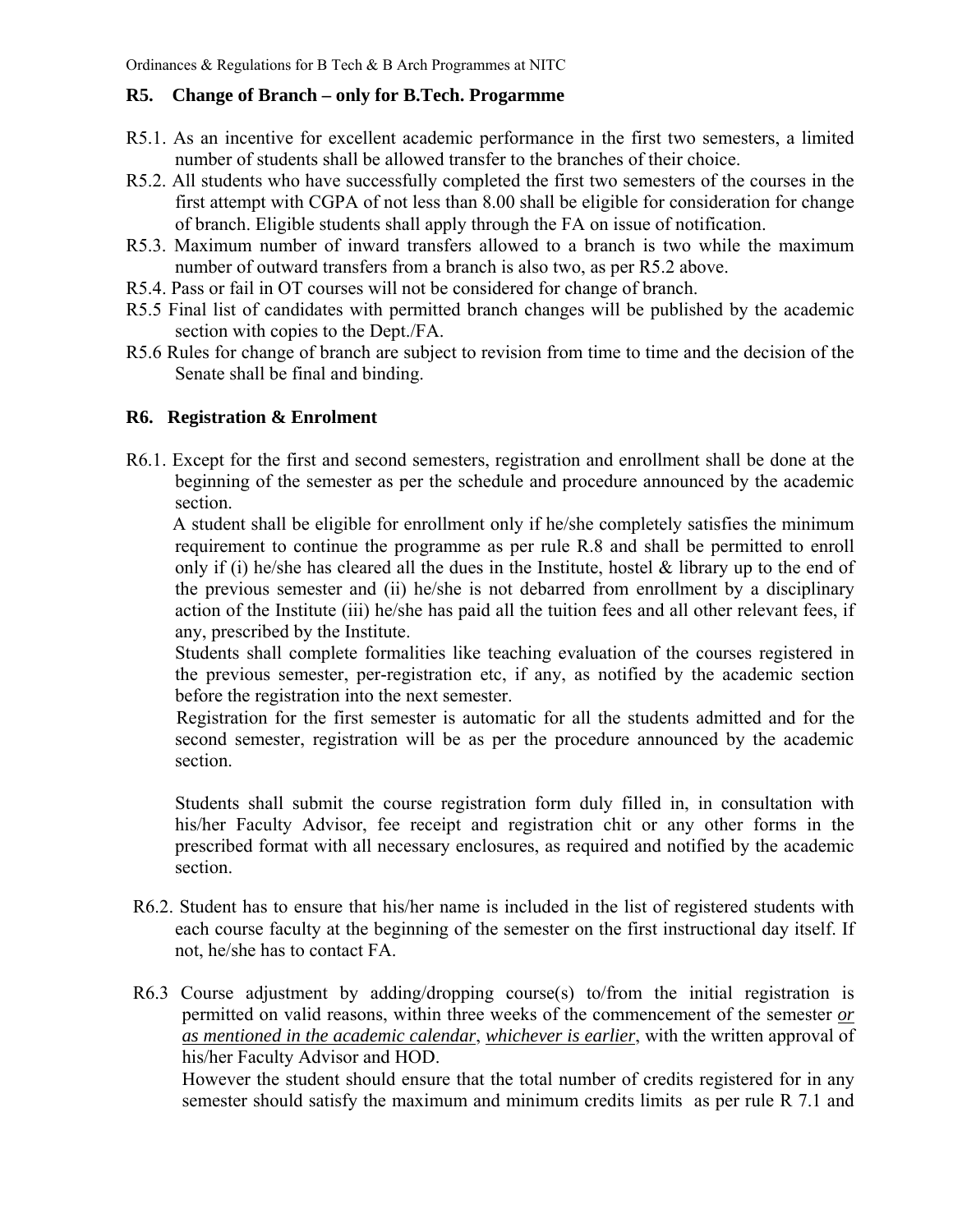also should enable him/her to earn the minimum number of credits per semester as per R.8.

 Courses dropped will have to be taken when they are offered next, if they belong to the list of core courses which are compulsory.

- R 6.4 Students can register global electives from any of the core or electives offered by other department from any of the programmes offered by the Institute at UG level.
- R 6.5 A B Tech/B Arch student may be allowed to register for an elective course from the PG curriculum during the final year based on the advice from the FA and permission from the course faculty, provided his/her CGPA up to the semester is more than 8.0. Students having CGPA 7.5 and above can register PG courses based on special sanction from FA, depending on the merit of the case and approval of concerned HOD.

## **R7. Registration Requirement**

.

R7.1. Maximum credits that can be registered by a B.Tech./B.Arch. student of any semester is the normal credits of the concerned semester ( as per the approved curriculum) plus the credits of one more course or 4 credits only.

However for students who are only repeating the failed courses / crediting the dropped courses or repeating courses with R grade to score the minimum CGPA requirement to earn the degree (and not registering for any regular courses), the maximum credits that can be registered is 24.

Minimum credits that can be registered by a B.Tech./B. Arch. student of any semester is 15. However for students who are repeating only the failed courses / crediting the dropped courses or repeating courses with R grade to score the minimum CGPA requirement to earn the degree or who have lesser number of credits to be earned for the successful completion of the programme, there is no such minimum limit. The above details are also given in Table 3.

R.7.2 Registration for higher semester courses is permissible only after registering for all the core courses from lower semesters that are being offered at the time, subject to the maximum number of credits permitted. During the registration, preference shall be given to the courses such that the credit requirements of lower semesters will be met. Courses with prerequisites indicated in the curriculum/syllabus can be registered only after satisfying the prerequisites.

## **R.8. Minimum Requirement to Continue the Programme**

R8.1.a). All students admitted in first semester can continue to second semester. A student should earn not less than 20 credits in the first level (first and second semester together), at the end of the second semester for the registration to the third semester. If any student fails to satisfy the above minimum credit requirement to continue the programme, he/she shall be on academic probation for one year, during which he/she is allowed to register for failed courses only to earn /makeup the deficit credits. At the end of the academic probation period, if any student still does not qualify to register for the third semester, he/she has to discontinue the programme.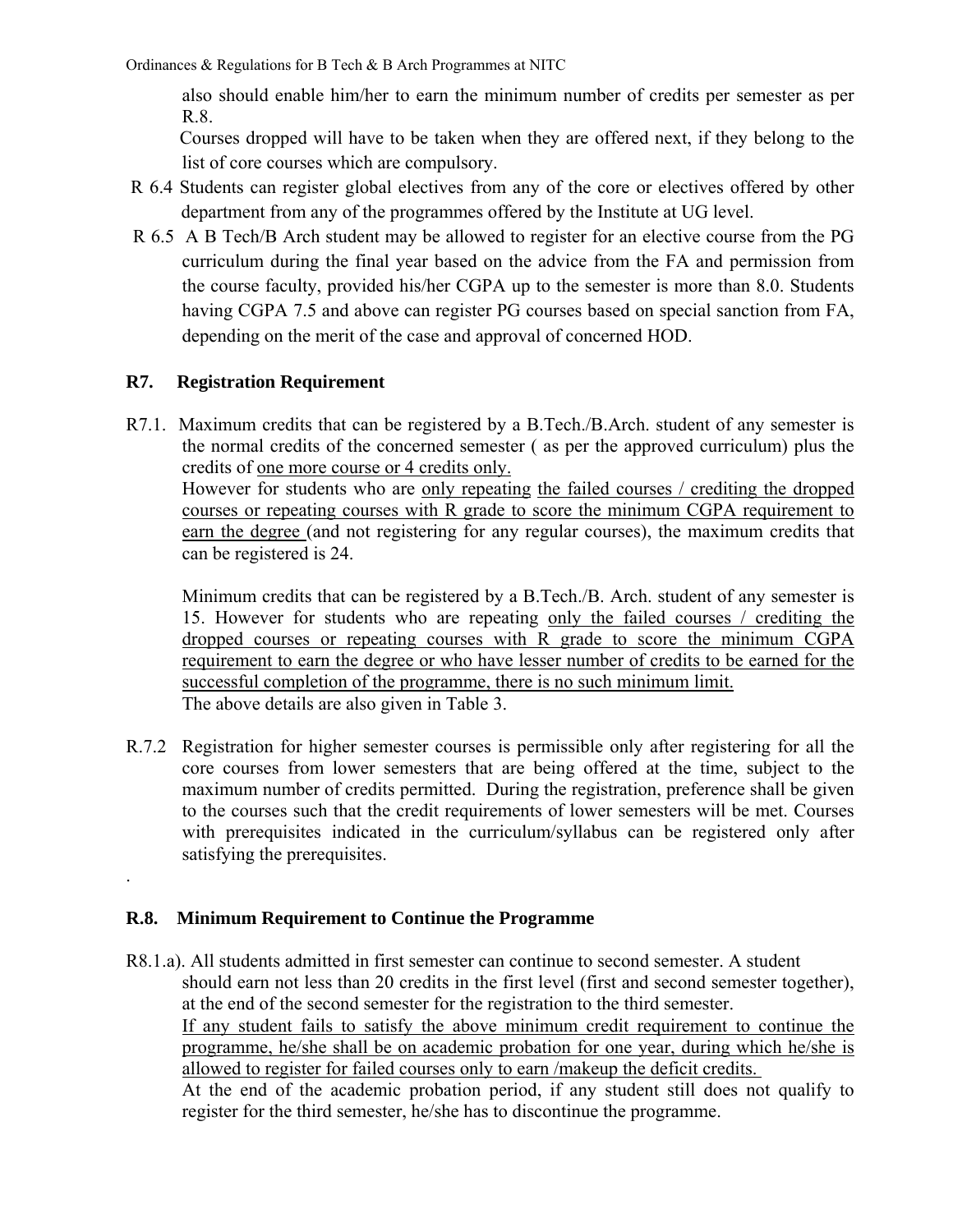The credit requirements mentioned above does not include OT courses, which are Pass/ Fail courses and are not considered for CGPA calculations.

R.8.1.b) All students registered for third semester courses and admitted in third semester can continue to fourth semester. A student should credit successfully all the first level (first and second semester together) courses and should earn not less than 24 credits in the second level (third and fourth semester together), at the end of the fourth semester for the registration to the fifth semester.

If any student fails to score the above minimum credit requirement to continue the programme, he/she shall be on academic probation for one year, during which he/she is allowed to register for failed courses only to earn /makeup the deficit credits.

At the end of the academic probation period, if any student still does not qualify to register for the fifth semester, he/she has to discontinue the programme.

The credit requirements mentioned above does not include OT courses, which are Pass/ Fail courses and are not considered for CGPA calculations.

R.8.1.c) All students registered for fifth semester courses and admitted in fifth semester can continue to sixth semester. A student should have completed successfully all the first and second level (first, second, third and fourth semester) courses and should have earned not less than 24 credits in the third level (fifth and sixth semester together), at the end of the sixth semester for the registration to the seventh semester.

If any student fails to score the above minimum credit requirement to continue the programme, i) he/she has to discontinue the programme, if he/she has already undergone two academic probations earlier. OR

 (i) he/she shall be put on academic probation for one year, provided he/she was not on academic probation earlier for more than once. During the academic probation period, he/she is allowed to register for failed courses only to earn /makeup the deficit credits.

At the end of the academic probation period, if any student still does not qualify to register for the seventh semester, he/she has to discontinue the programme.

The credit requirements mentioned above does not include OT courses, which are Pass/ Fail courses and are not considered for CGPA calculations.

- R.8.1.d)All students registered for seventh semester courses and admitted in seventh semester can continue to eight semester.
- R.8.1.e) In the case of B.Arch. progarmme; a student should have completed successfully all the first, second and third level (first, second, third, fourth, fifth and sixth semesters) courses and should have earned not less than 24 credits in the fourth level (seventh and eighth semester together), at the end of the eighth semester for the registration to the ninth semester.

If any student fails to score the above minimum credit requirement to continue the programme, (i) he/she has to discontinue the programme, if he/she has already undergone two academic probations earlier. OR

(ii) he/she shall be put on academic probation for one year, provided he/she was not on academic probation earlier for more than once. During the academic probation period, he/she is allowed to register for failed courses only to earn /makeup the deficit credits.

At the end of the academic probation period, if any student still does not qualify to register for the ninth semester, he/she has to discontinue the programme.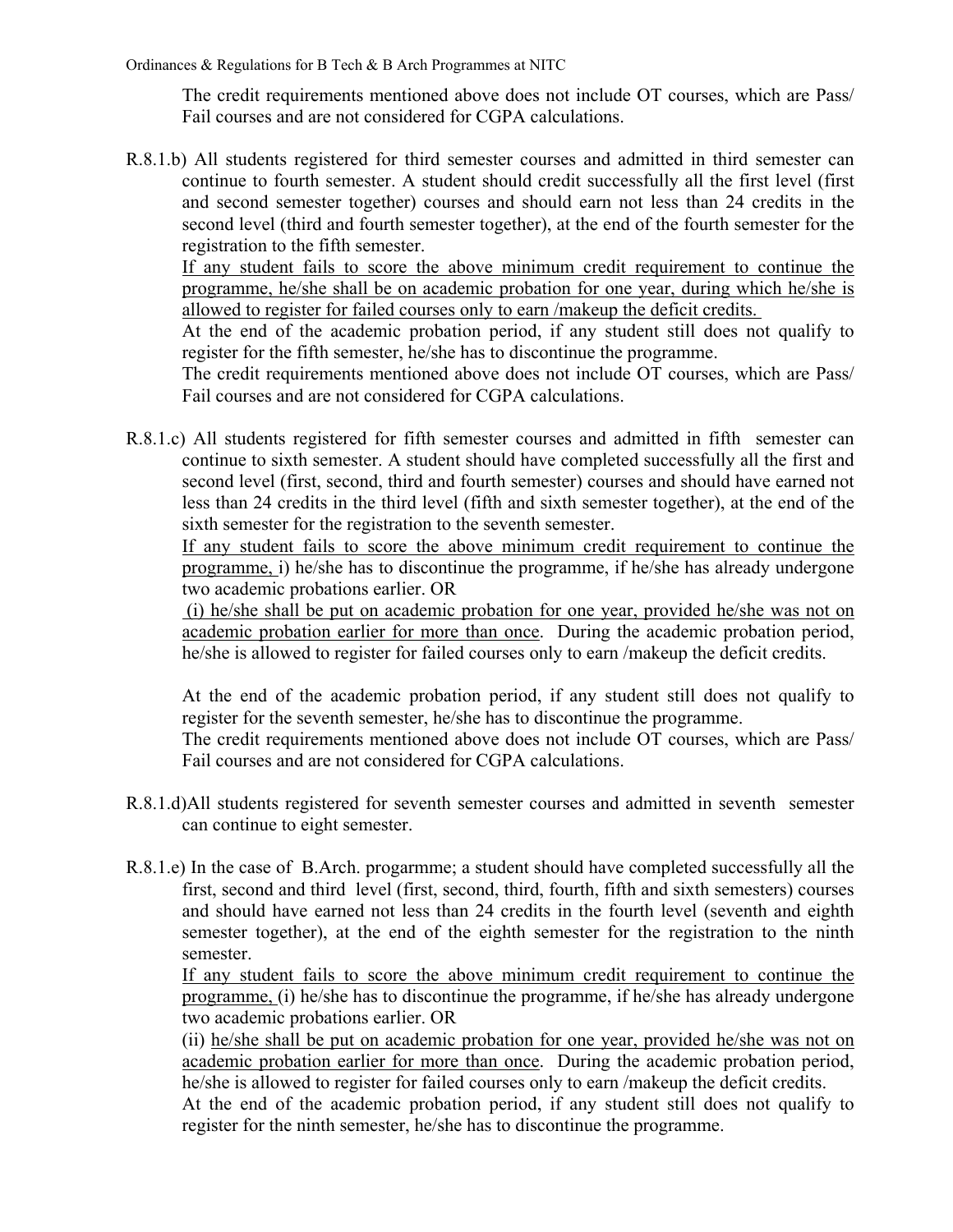The credit requirements mentioned above does not include OT courses, which are Pass/ Fail courses and are not considered for CGPA calculations.

- R.8.1.f) For B.Arch. progarmme: All the students registered for ninth semester courses and admitted in the ninth semester can continue to the tenth semester.
- R.8.2 During any academic probation period of one year, students are allowed to register for failed courses only to earn /makeup the deficit credits and will never be allowed to register for any higher level courses. However, if the student earns all the deficit credits during the first semester of one year probation, he/she can get clearance from the Dean (Academic) to register for other eligible courses (see R 7.2), if any, in the second semester of the probation period, based on the recommendation from FA/HOD.
- R 8.3 All such extra period taken up by the student under academic probation is counted in the maximum duration of the programme to complete as per R 9.
- R 8.4 The details of minimum credit requirement, maximum credits permitted are also given in Table 3.

#### **Table 3: Minimum credit requirements to continue the programme and maximum credits that can be registered for different semesters of B.Tech./ B.Arch.**

| Registration to | <b>Total minimum</b><br>credits to be<br>earned   | 1         | Semester-wise distribution of minimum credits to be earned for<br>registration. If failed to score this minimum credits, the student will<br>be on academic probation for one year (subject to a maximum<br>number of two academic probations throughout the period of study),<br>during which he/she can register only for backlog courses to earn/<br>makeup the credits for registering to higher semester in the next<br>year. At end of the academic probation, if he/she still fails to score<br>the minimum credits, he/she has to discontinue the programme.<br>9<br>3<br>7<br>$\mathbf{2}$<br>4<br>5<br>6<br>8 |                 |              |          |    |  |  | registered including lower<br>semester failed courses<br>Minimum credits to be | registered including lower<br>Max Credits that can be<br>semester failed courses |                                                                     |
|-----------------|---------------------------------------------------|-----------|-------------------------------------------------------------------------------------------------------------------------------------------------------------------------------------------------------------------------------------------------------------------------------------------------------------------------------------------------------------------------------------------------------------------------------------------------------------------------------------------------------------------------------------------------------------------------------------------------------------------------|-----------------|--------------|----------|----|--|--|--------------------------------------------------------------------------------|----------------------------------------------------------------------------------|---------------------------------------------------------------------|
| Semester 1      | Beginning                                         |           |                                                                                                                                                                                                                                                                                                                                                                                                                                                                                                                                                                                                                         |                 |              |          |    |  |  |                                                                                |                                                                                  |                                                                     |
| Semester 2      | $\Omega$                                          | $\Omega$  |                                                                                                                                                                                                                                                                                                                                                                                                                                                                                                                                                                                                                         |                 |              |          |    |  |  |                                                                                |                                                                                  |                                                                     |
| Semester 3      | 20                                                | 20        |                                                                                                                                                                                                                                                                                                                                                                                                                                                                                                                                                                                                                         |                 |              |          |    |  |  |                                                                                |                                                                                  |                                                                     |
| Semester 4      | 20                                                |           | 20                                                                                                                                                                                                                                                                                                                                                                                                                                                                                                                                                                                                                      | $\overline{0}$  |              |          |    |  |  |                                                                                |                                                                                  |                                                                     |
| Semester 5      | All credits of<br>Semesters $1 & 2 +$<br>24       | All sem   | $\mathbf 2$<br>All sem                                                                                                                                                                                                                                                                                                                                                                                                                                                                                                                                                                                                  |                 | 24           |          |    |  |  |                                                                                | $15*$                                                                            | $($ or 4 credits $)$                                                |
| Semester 6      | All credits of<br>Semesters $1 & 2 +$<br>24       | All sem 1 | $\mathbf{C}$<br>All sem                                                                                                                                                                                                                                                                                                                                                                                                                                                                                                                                                                                                 |                 | 24           | $\Omega$ |    |  |  |                                                                                |                                                                                  | Normal credits of the semester Plus the credits for one more course |
| Semester 7      | All credits of<br>Semesters 1, 2, 3<br>$& 4 + 24$ | All sem   | $\mathcal{L}$<br>All sem                                                                                                                                                                                                                                                                                                                                                                                                                                                                                                                                                                                                | 3<br>sem<br>All | 4<br>All sem |          | 24 |  |  |                                                                                |                                                                                  |                                                                     |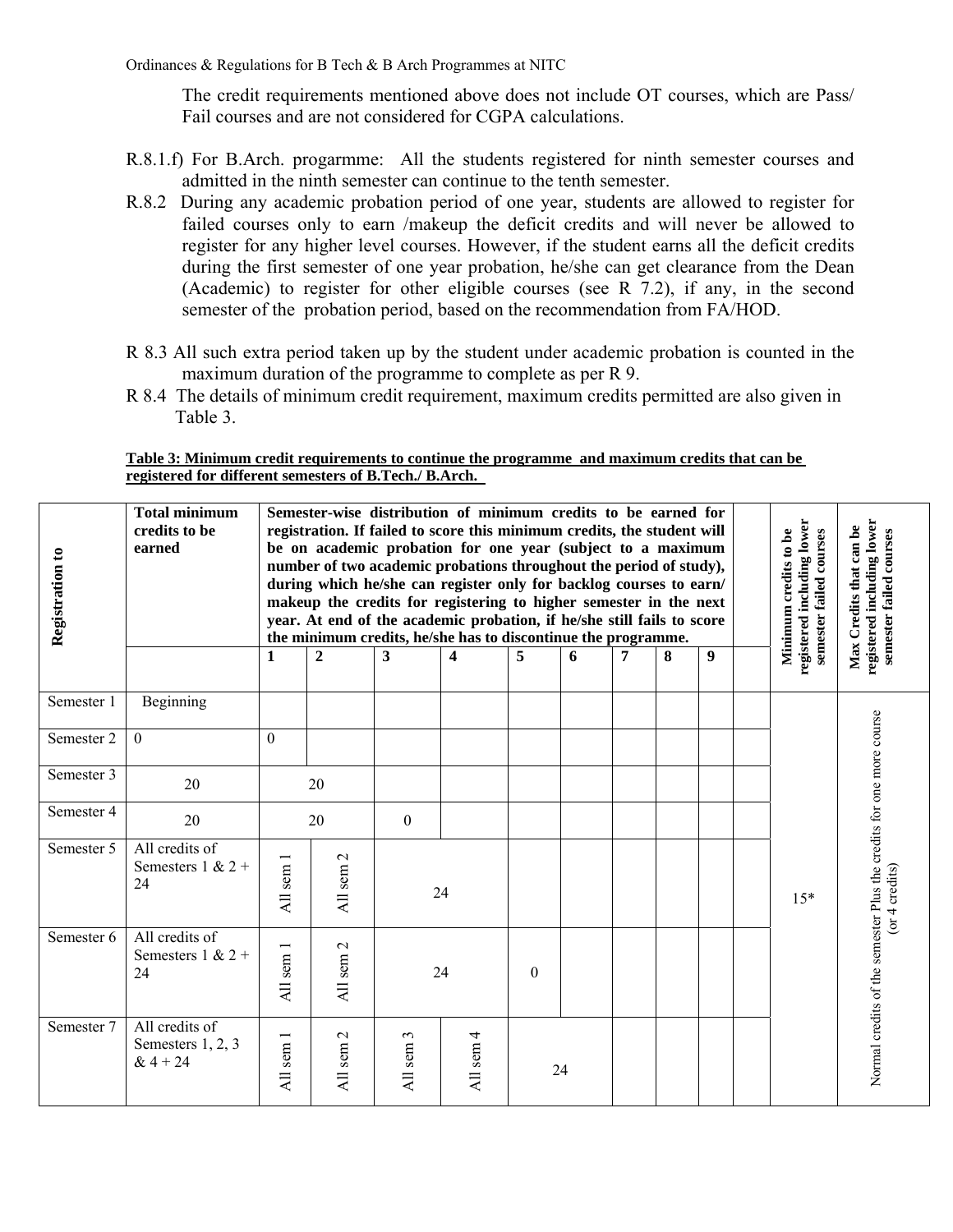Ordinances & Regulations for B Tech & B Arch Programmes at NITC

| Semester 8                           | All credits of<br>Semesters 1, 2, 3<br>$& 4 + 24$          | All sem 1                | All sem 2 | $\epsilon$<br>All sem | All sem 4 |                      | 24                 | $\boldsymbol{0}$               |                                             |                                     |            |  |
|--------------------------------------|------------------------------------------------------------|--------------------------|-----------|-----------------------|-----------|----------------------|--------------------|--------------------------------|---------------------------------------------|-------------------------------------|------------|--|
| Semester 9<br><b>B.Arch</b><br>only  | All credits of<br>Semesters $1, 2, 3$ ,<br>4, 5 & $6 + 24$ | All sem 1                | All sem 2 | All sem 3             | All sem 4 | $\sigma$<br>All sem: | $\circ$<br>All sem |                                | 24                                          |                                     |            |  |
| Semester<br>10 B.Arch<br>only        | All credits of<br>Semesters 1, 2, 3,<br>4, 5 & $6 + 24$    | sem 1<br>$\overline{AB}$ | All sem 2 | All sem 3             | All sem 4 | All sem 5            | All sem6           |                                | 24                                          | $\theta$                            |            |  |
| Total for<br><b>B.Tech</b><br>degree | $154 + 6$ OT                                               | All sem 1                | All sem 2 | All sem 3             | All sem 4 | All sem5             | All sem 6          | All sem 7                      | $\infty$<br>All sem 8                       |                                     |            |  |
| Total for<br><b>B.Arch</b><br>degree | $194 + 6$ OT                                               | sem 1<br><b>All</b>      | All sem 2 | All sem 3             | All sem 4 | All sem5             | All sem6           | $\rm sem$ 7<br>$\overline{AB}$ | $\infty$<br>sem<br>$\overline{\mathsf{AL}}$ | sem 9<br>$\overline{\mathsf{A}}$ ll | All sem 10 |  |

\*Minimum credits that can be registered by a B.Tech./B. Arch. student of any semester is 15. However for students who are repeating only the failed courses or repeating courses with R grade to score the minimum CGPA requirement to earn the degree or who have lesser number of credits to be earned for the successful completion of the programme, there is no such minimum limit.

## **R.9. Maximum Duration of the Programme**

- R.9.1. The normal duration of the B.Tech. programme is eight semesters. However a student may complete the programme at a slower pace by taking more time, but in any case not more than 12 semesters excluding the semesters withdrawn (temporary discontinuation as per rule R.10 on medical reasons. However, the students have to satisfy rule R8, failing which shall lead to the formalities related to the cancellation of registration.
- R 9.2 The normal duration of the B.Arch. programme is ten semesters. However a student may complete the programme at a slower pace by taking more time, but in any case not more than 14 semesters excluding the semesters withdrawn ( temporary discontinuation as per rule R.10 on medical reasons.) However, the students have to satisfy rule R8, failing which shall lead to the formalities related to the cancellation of registration

## **R10. Temporary Discontinuation**

R10.1. A student may be permitted by the Dean (Academic) to discontinue temporarily from the programme for a semester or a longer period for reasons of ill health or other medical reasons, based on the recommendation from FA and HOD.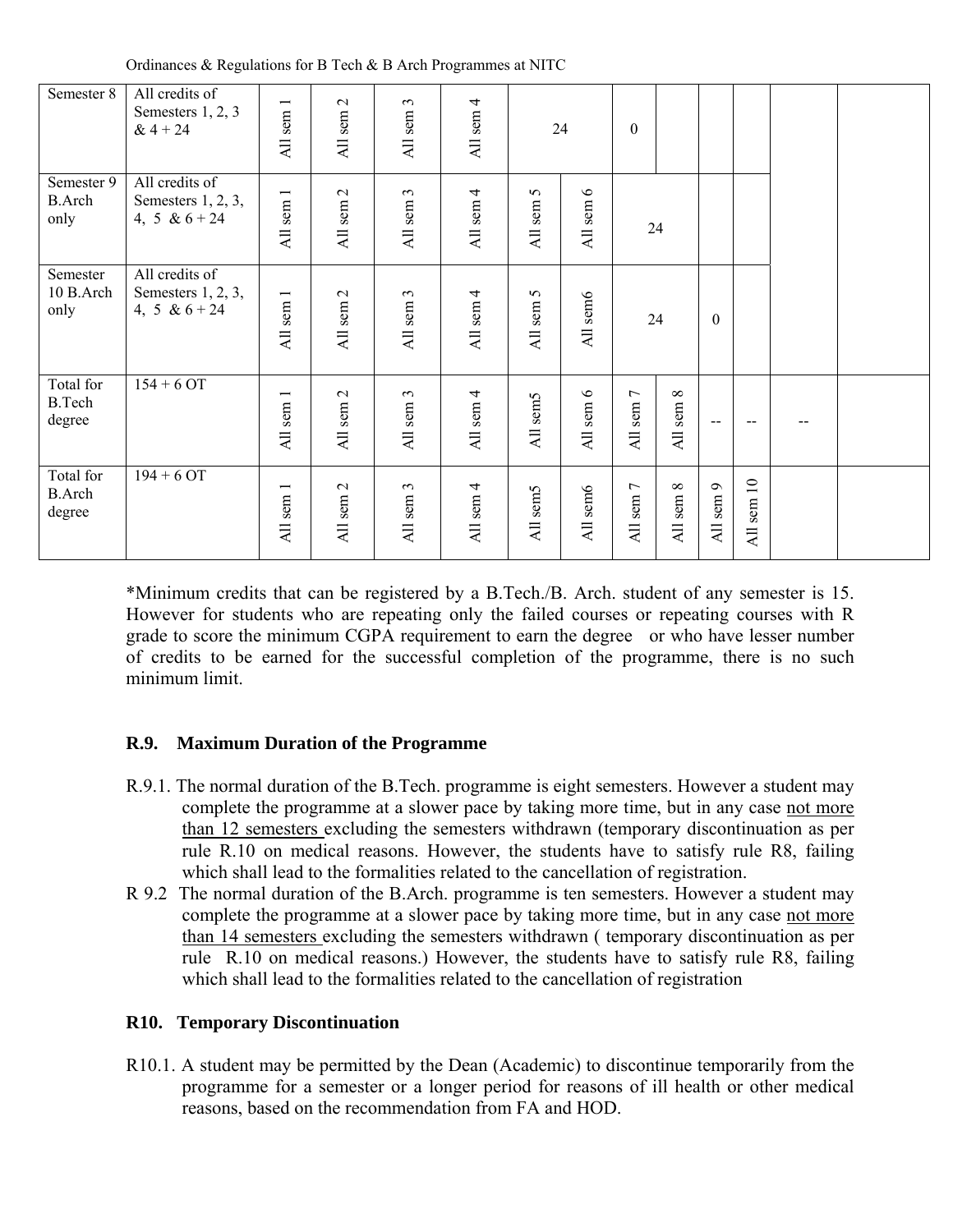In case of ill health or other medical reasons, students must produce a medical certificate from a Registered Medical Practitioner stating that he/she is not in a position to continue with the studies temporarily specifying the period, and the same should be duly endorsed by parent /guardian of the student and also by the Institute medical officer.

Normally, a student shall be permitted to discontinue from the programme only for a maximum duration of two semesters.

R.10.2 In case of change in the curriculum/ syllabus, a student has to register for the approved equivalent courses (meeting the same credits) as per the revised curriculum/syllabus in line with the advice of FA, whenever he/she is allowed to continue the programme after the period of discontinuation.

## **R11. Discipline**

- R11.1. Every student is required to observe disciplined and decorous behavior both inside and outside the campus and not to indulge in any activities, which shall tend to bring down the prestige of the Institute.
- R11.2. Any act of indiscipline or misbehavior of a student reported to the Dean (Academic) shall be referred to a Discipline & Welfare Committee constituted by the Chairman ,Senate. The Committee shall enquire into the charges and decide suitable punishment, if the charges are substantiated. The Committee will also authorize the Dean (Academic) to implement the decision.
- R11.3. The punished students, if any, may appeal to the Chairman, Senate, whose decision shall be final & binding in all respects.
- R11.4 Ragging of any nature is a criminal and non-bailable offence. Involvement in ragging shall lead to stringent punishment, including imprisonment as per the law of the land. A student, whose involvement in ragging is established, shall be summarily dismissed from the Institute. Each student of the Institute, along with his/her parent, is required to give an undertaking in this regard and the same is to be submitted at the time of registration.

## **R12. Attendance and Leave**

R12.1. Students must attend all the classes for the courses which are registered by him/her without fail. If he/she cannot attend any class due to sickness or due to any unavoidable circumstances, same shall be informed to the course faculty and FA in advance, if possible or at the earliest. Student shall submit leave applications with recommendations of FA to the HOD in advance, if possible or at the earliest.

Application for medical leave, supported by medical certificate from a registered medical officer with the endorsement by the Institute Medical Officer, shall reach the HOD with recommendations from FA, within seven days after returning from leave or, on or before the last instructional day of the semester, whichever is earlier.

Every member of the faculty handling a class shall record attendance on all hours of instruction. The course faculty of the course is required to finalise the attendance on the last instructional day of the course in the semester.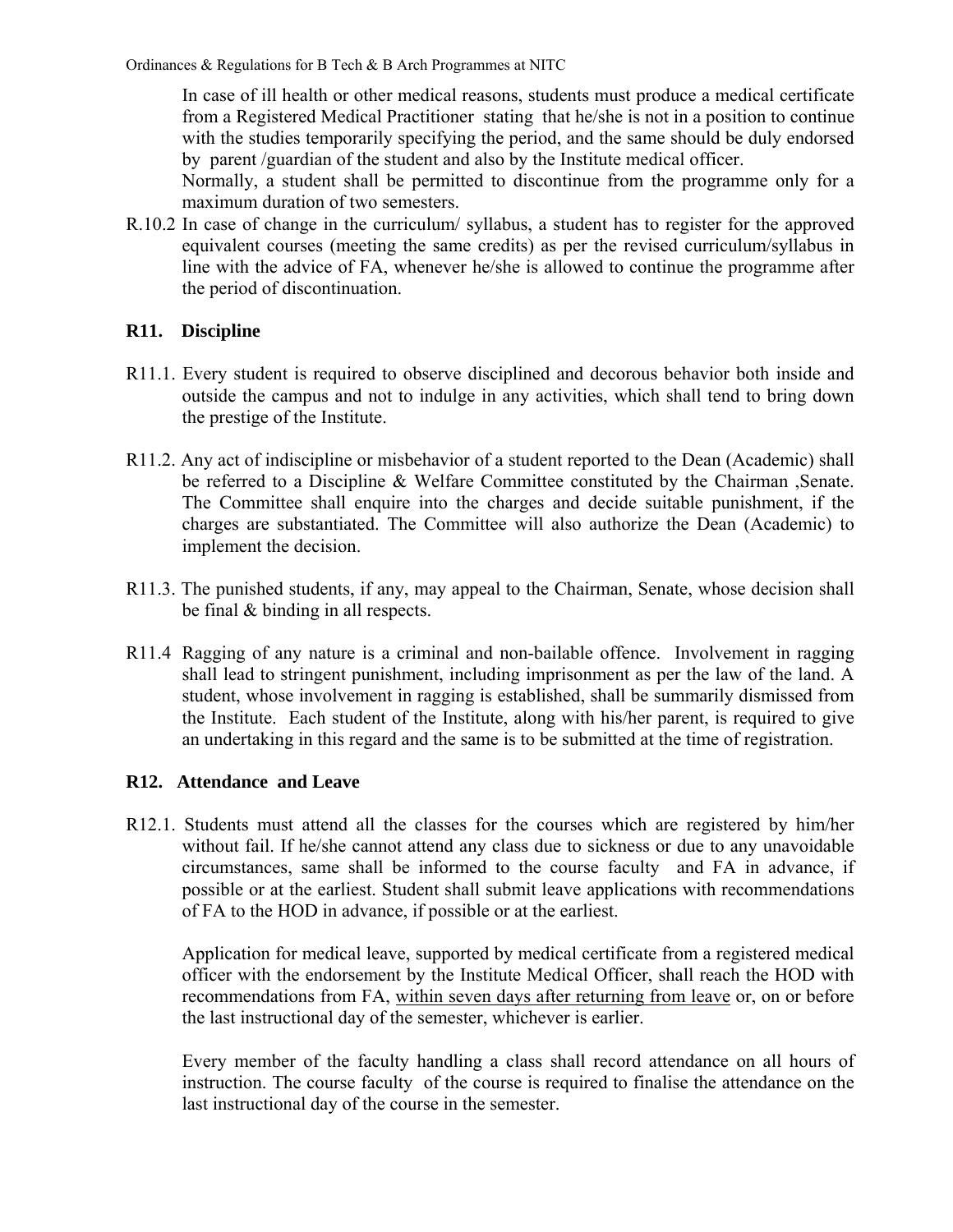R12.2. The percentage of attendance calculated on the last instructional day shall be indicated by a letter code as given below and shall be reported to the class committee.

#### **Attendance rounded to Code**

90% and above: H 80% and above but less than 90% :N Less than 80% :L The percentage shall be calculated for the classes conducted from the date of the beginning of the classes in the semester as per academic calendar. In case of late admission of first semester students, it may be counted from the date of his/her admission.

- R12.3. A student whose attendance is less than 80% for a course (L grade) is not eligible to appear for the end – semester examination for that course, if he/she has not been sanctioned condonation of shortage of attendance as per rule R 12.5.
- R12.4. The details of all students who have attendance less than 80% in a course (L grade) shall be announced by the course faculty on the last instructional day in the class. These details shall be sent to the concerned FA/HODs.
- R12.5. Those with L grade, but having 80% or more attendance for the period other than their medical leave may be considered (only leave applications already submitted and approved by HOD will be considered) for condonation of shortage of attendance provided the overall attendance in the course including the period of illness does not fall below 50%. Application for condonation recommended by the Faculty Advisor and concerned faculty is to be submitted to the HOD on or before the last instructional day of the semester/or on a date indicated by the department. HOD, depending on the merit of the case may permit the student to appear for the end semester examination. List of such students permitted to appear for the end semester examination will be published in the department (by HOD) with details to FA. FA shall arrange copies of the same to the concerned course faculty, faculty I/c of examinations and Chairman of the Class committee. All the records shall be kept with FA in the department. A student will be eligible for this concession at most in two semesters during the entire degree programme.
- R.12.6 As an incentive to those students who participate in extra curricular activities such as Tathva and Ragam, and those who represent the Institute in sports  $\&$  games, cultural technical events or festivals *outside the Institute*, and those attended in the Institute placement process, a relaxation of up to 5% attendance shall be given, subject to the condition that these students get *prior approval from the following faculty* 
	- 1. Tathva Faculty Convener (Tathva)
	- 2. Ragam/ cultural events or festivals (inside/outside NITC)– Staff Advisor (Cultural)/Dean (Students Affairs)
	- 3. Presenting Technical Papers/ Attending Technical Festivals- Faculty Advisor/HOD concerned.
	- 4. Sports & Games- Faculty in charge of sports & games (Faculty I/C of Physical Education)
	- 5. Final placement /internship selection process in the Institute through Training & Placement  $(T \& P)$  (Professor, T  $\& P$ )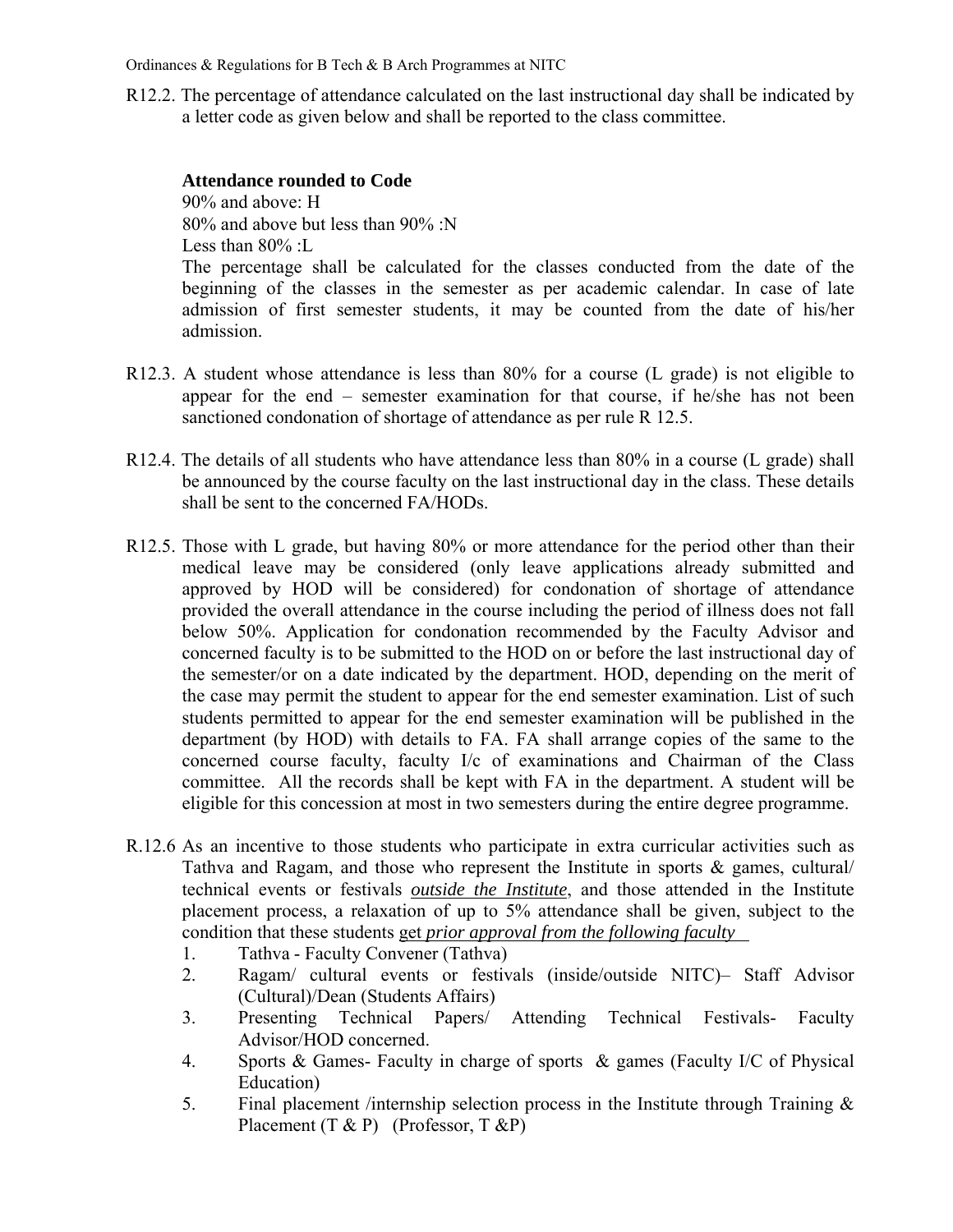All students participating in extra curricular activities such as Tathva and Ragam, and those who represent the Institute in sports & games, cultural festivals and technical festivals *outside the Institute* and attended final placement / internship selection process in the Institute through  $T \& P$ , are advised to get approval for their duty period from the concerned officials, prior to the programme or event. Students participating /attending in the above, are advised to collect the duty /attendance certificates (if any) from the above appropriate authority immediately after the activity/programme.

The students who wish to apply for this condonation are required to fill up the necessary form and get it signed by the above appropriate authority. All such applications recommended by the concerned FA shall be submitted to HOD on or before the last day for the application for condonation in the semester as per the academic calendar or on a date indicated by the Department for the same, which ever is later. HOD, depending on the merit of the case may permit the student to appear for the end semester examination. List of such students permitted to appear for the end semester examination will be published in the department (by HOD) with details to FA. FA shall arrange copies of the same to the concerned course faculty, faculty I/c of examinations and Chairman of the Class committee. All the records shall be kept with FA in the department.

## **R13. Assessment Procedure**

R13. The Senate shall decide the assessment procedure from time to time. It shall be based on the system of tests/ assignments/tutorials/presentations/course projects/reports etc and end semester examinations in each course in each semester.

## **R.14. System of Tests/ Assignments/Tutorials**

R14. Minimum two tests (of minimum one hour each) are mandatory for lecture based courses and for courses where lectures are clubbed either with practical or drawing or projects etc. Number of assignments/tutorials/presentations/course projects/reports etc shall be decided by the course faculty

The details of weightage of marks for the two tests and other items like assignments tutorials/presentations/course projects/reports shall be decided by the course faculty. This will be announced in the class at the beginning of the semester and will be presented in the Class Committee and modifications, if any, based on the discussions shall be made by the course faculty.

For laboratory/practical /drawing courses, the method of assessment shall be based on tests and the performance of students in the regular laboratory/practical/ drawing classes and will be decided by the course faculty. This will be announced in the class at the beginning of the semester and will be presented in the Class Committee and modifications if any based on the discussions shall be made by the course faculty. All such records shall be filed and kept by the chairman of the class committee.

## **R15. End-Semester Examination**

R15.1 There shall be one end semester examination of minimum three hours duration for each lecture based courses and for each course where lectures are clubbed either with practical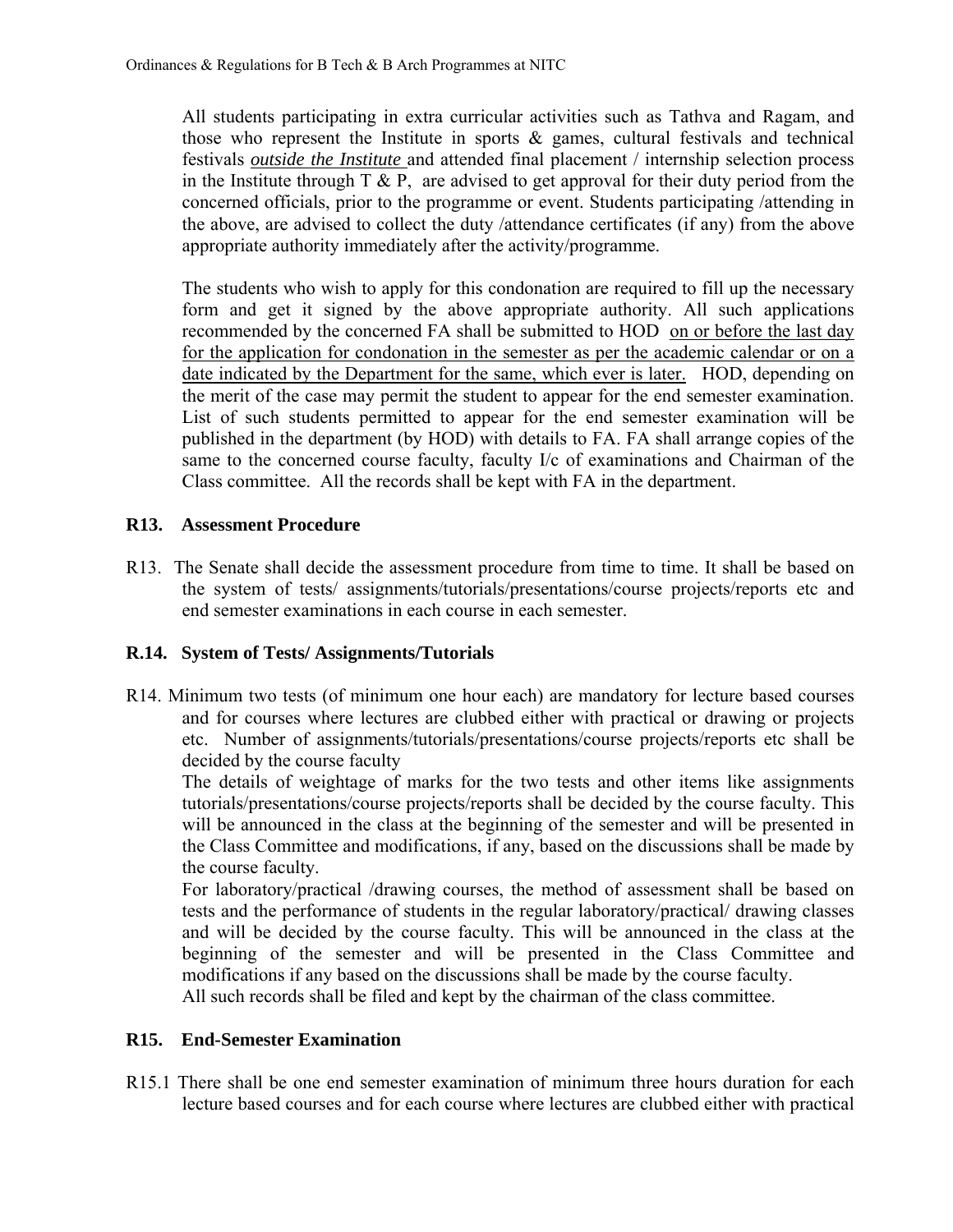or drawing or projects etc. For laboratory/practical/ drawing courses, end semester examination is not mandatory.

R15.2 End-semester examination of Architectural Design courses will be conducted by a panel of examiners (course faculty as the internal examiner and expert(s) within the Institute/outside the Institute as external examiners) constituted by the HOD.

## **R16. Weights**

R.16. For all lecture based courses and for all courses where lectures are clubbed either with practical or drawing or projects etc., the end-semester examination shall carry appropriate weight (normally between 40-60%) as per the curriculum. The remaining weight is for the other components like tests /assignments/tutorials/course projects etc. For courses where lectures clubbed either with practical or drawing or projects etc. assessment procedure shall be a properly weighted combination of those for lectures and those for practical or drawing or project components etc, and shall be decided by the course faculty in consultation with the class committee.

If end-semester examination is planned for a laboratory /practical/drawing course, it shall be conducted before the last instructional day and the weightage for it should not exceed 40%.

For courses on physical education, value education and NSS, the concerned instructors, in consultation with the Dean (Academic) shall decide the assessment procedure.

## **R17. Make-up Examination**

R17.1. Students who miss the tests or the end-semester examinations for medical or reasons judged to be valid by FA /HOD, are eligible for a make-up examination.

Students who miss the end-semester examination and one or more tests shall be permitted to write one make-up examination only, and no marks shall be separately awarded for the missed tests.

Those who miss the tests can also appear for the make-up examination and answer the relevant portions of the question paper with appropriate weight as attached to the test(s) based on the instruction from course faculty.

R17.2. Those who miss test(s) and/or end-semester examinations shall apply to the concerned HOD through FA within five days after the missed test/examinations or before the prescribed date indicated in the academic calendar whichever is earlier, giving the reasons/proofs for the absence. Applications received after this period will not be entertained.

 All applications for make-up examinations when approved by the concerned HOD shall be given to FA and the Class Committee Chairman for arranging the make-up examinations at appropriate time in coordination with the course faculty and Department examination cell. The list of permitted students for make-up examinations shall be published in the department by the FA.

R17.3. Students residing in the hostels should produce a medical certificate (as the proof for absence) issued by the Institute medical officer certifying that he/she was admitted to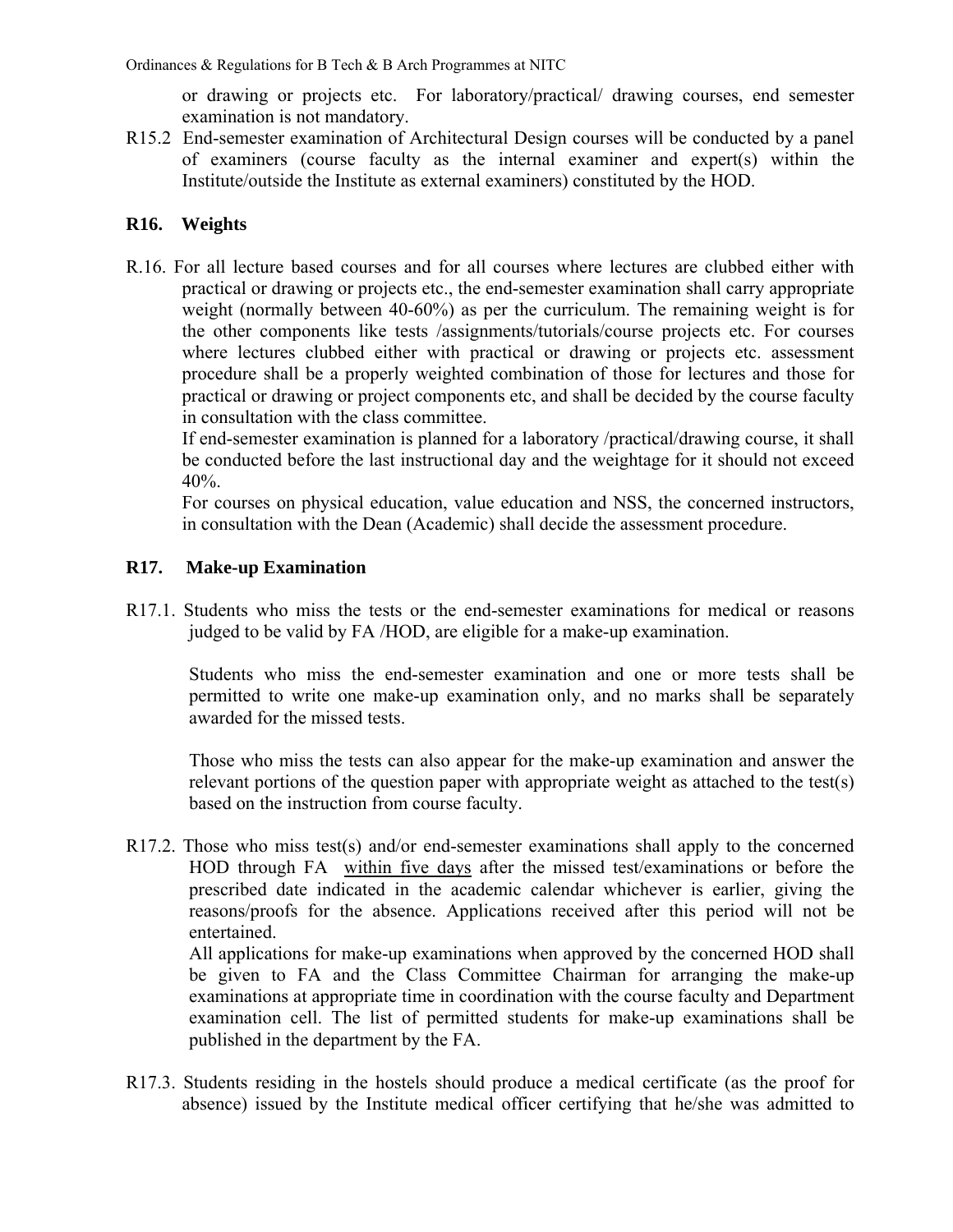hospital during the period of examination or he/she was not in a condition to write the examination.

Students residing outside the campus must produce a medical certificate (as the proof for absence) from a Registered Medical Practitioner certifying that he/she was admitted to hospital during the period of examination or he/she was not in a condition to write the examination, and the same should be duly endorsed by parent /guardian of the student and also by the Institute medical officer.

R17.4. A student who misses the make-up examination will not normally be given another makeup examination. However, in exceptional cases of prolonged illness resulting in the student missing a make-up examination, Dean (Academic) as the nominee of the Chairman of the Senate, may permit the student to appear for a second make-up examination based on the request from the student (enclosing proof for the reasons for missing the makeup) with appropriate recommendations of the FA/HOD.

## **R.18. Evaluation of Project, Thesis & Seminar**

R.18.1 Project/Thesis work in the curriculum can be done individually or by a group of students as decided by the Department. This will be assessed by a panel of examiners (within the Department / within the Institute / experts from outside the Institute) decided by the HOD. Method of assessment/evaluation will be decided by the panel of examiners and will be announced in the class committee.

If outside experts are invited, for evaluation, it shall be with the approval of the Dean (academic).

Seminar (s) as per the curriculum shall be presented by individual student. This will be assessed by a panel of examiners within the department decided by the HOD. Method of assessment/evaluation will be decided by the panel of examiners and will be announced in the class committee.

R.18.2. On completion of the project/thesis, the student shall submit a report in the prescribed form to the department. Number of copies and the format will be as per the department guidelines. Soft copy of the report shall be submitted to the Digital library.

After the successful presentation of the seminar, the student shall submit a report in the prescribed form to the department. Number of copies and the format will be as per the department guidelines. Soft copy of the report shall be submitted to the Digital library.

## **R.19. Method of Grading**

R.19.1 The faculty will return evaluated assignments, tutorials, term papers, test papers etc., in reasonable time after the respective test/examination/submission.

Course faculty /coordinators shall publish the total marks for the assessment other than that for the end-semester examination, for all students registered for the course by the last instructional day. Any clarification on these marks shall be done by the student with the concerned course faculty before the end-semester examination..

R.19.2. After the valuation of end-semester examination, two copies of the results sheets for the respective course containing the marks scored, proposed grade and attendance code and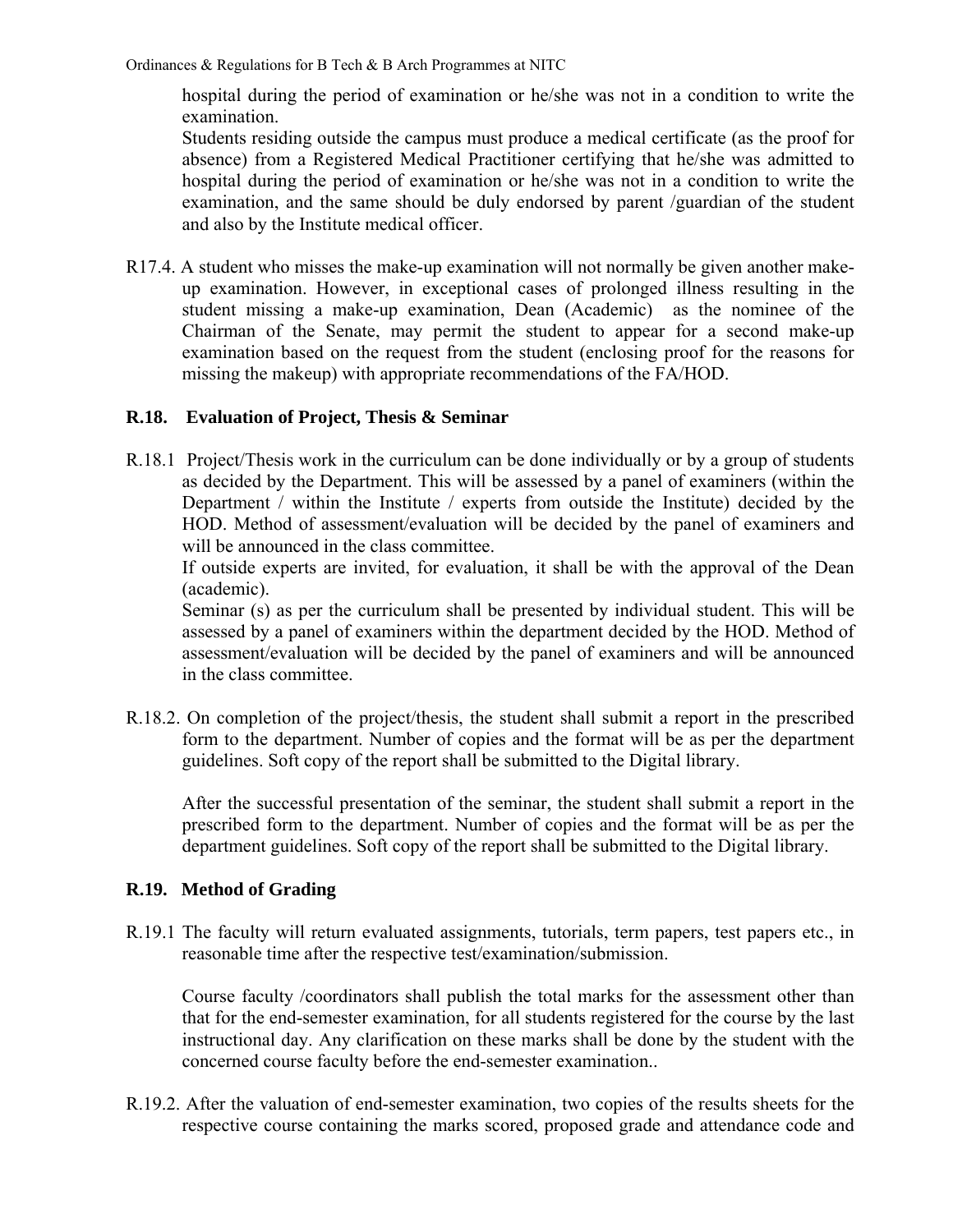one copy without the marks, shall be submitted by the course faculty to the Class Committee Chairman for conducting the class committee to finalize the grades. This shall include results of all make-up examinations.

A Class Committee without the student members shall be convened within seven days after the last day of the end-semester examination or on a convenient date before the date of declaration of results as per the approved academic calendar. The letter grades to be awarded to the students for different courses shall be verified and finalized at the meeting. Chairman of the class committee shall conduct a detailed analysis of the results and shall submit a copy of the analysis to HOD/Dean (Academic), once the results are finalized.

R.19.3. Based on the semester performance, each student is awarded a final letter grade in each course. The letter grades and the grade points are as follows: (a) 2012 year admission

| a) 2012 year adiilissiyii |                                                   |  |  |  |  |  |  |  |
|---------------------------|---------------------------------------------------|--|--|--|--|--|--|--|
| Grade                     | <b>Grade points</b>                               |  |  |  |  |  |  |  |
| S                         | 10                                                |  |  |  |  |  |  |  |
| A                         |                                                   |  |  |  |  |  |  |  |
| В                         |                                                   |  |  |  |  |  |  |  |
| $\mathbf C$               |                                                   |  |  |  |  |  |  |  |
| D                         |                                                   |  |  |  |  |  |  |  |
| E                         |                                                   |  |  |  |  |  |  |  |
| F                         | 0 (Failure)                                       |  |  |  |  |  |  |  |
| W                         | <b>0</b> (Failure due to insufficient attendance) |  |  |  |  |  |  |  |
|                           | 0 incomplete (evaluation not completed            |  |  |  |  |  |  |  |
|                           | and actual grade to be awarded later)             |  |  |  |  |  |  |  |

(b) 2013 Year admission onwards (see 40th Senate )

| Grade       | <b>Grade points</b>                               |
|-------------|---------------------------------------------------|
| S           | 10                                                |
| A           |                                                   |
| B           |                                                   |
| $\mathbf C$ |                                                   |
| D           |                                                   |
| E           |                                                   |
| $\mathbf R$ |                                                   |
| F           | 0 (Failure)                                       |
| W           | <b>0</b> (Failure due to insufficient attendance) |
|             | 0 incomplete (evaluation not completed            |
|             | and actual grade to be awarded later)             |

R.19.4 'I'grade will be awarded by a course faculty for a course to any student when the final evaluation could not be completed before the final class committee due to valid reasons. I grade shall be converted into proper grade before the registration of the next semester and the same shall be informed to the academic section by the course faculty through HOD. Concerned FA and Chairman, class committee shall also be informed about the final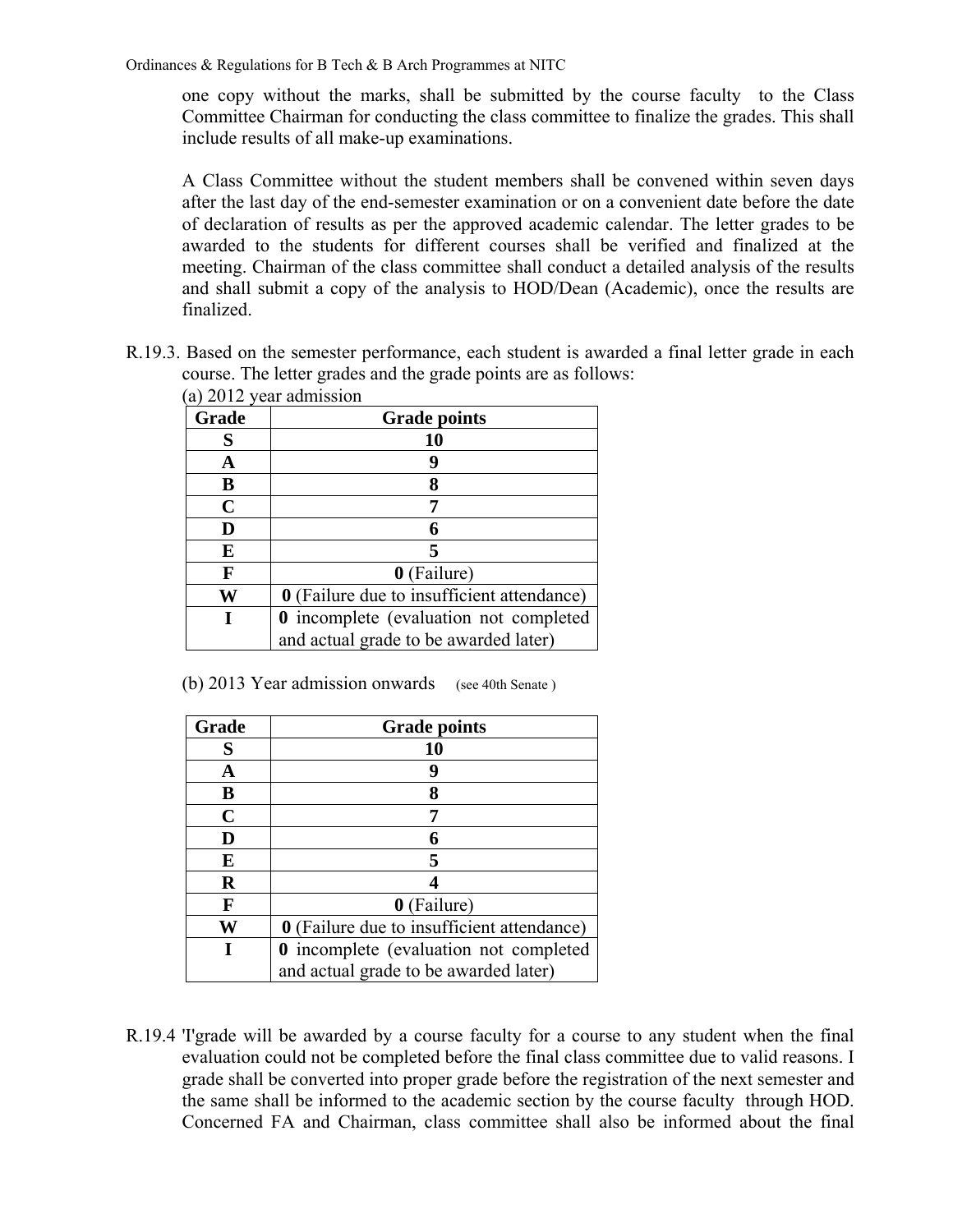result. If it could not be finalized before the registration of the next semester, permission shall be obtained from Dean (Academic).

R.19.5. A student is considered to have credited a course or earned credits in respect of a course if he/she secures a grade other than F, W or I for that course.

#### **R20. Declaration of Results**

- R20.1. After finalization of the grades in the Class Committee meeting (without the presence of the student representatives), hard and soft copies of consolidated results with marks, final grades and the attendance codes ( in a prescribed form, if any, specified by the academic section) shall be forwarded by the Class Committee Chairman to the Dean (Academic) through HOD. The consolidated results shall include results of all makeup examinations. One set of hard copies of consolidated results shall be sent to the concerned HOD and FA by the Class committee chairman for their reference and records. Results (without marks but having the final grades and the attendance codes against roll number of students (without names) will be published by the Class Committee Chairman, in the web and Notice boards on the time/day as per the academic calendar or as instructed by the Dean (Academic).
- R20.2 FA/HOD shall make arrangements to inform the results to the parents/guardians of students with necessary advice/warnings to the students with failures, if any.

#### **R.21. Supplementary Examinations for First Level (Semester 1 and Semester 2) Theory Courses**

- R.21.1. There shall be supplementary examinations to the end-semester examinations of first level lecture based courses only and the same shall be conducted once in every year after a period of 30-45 days from the date of declaration of the winter semester results, as indicated in the academic calendar.
- R.21.2. The supplementary examination in a first level lecture based course shall be opened to those students who have registered for that course in the earlier semesters and got F grade in the same. As first level courses are offered in first and second semesters, those students who got F or W grade in any course in the first semester are not allowed to repeat the same in the immediately succeeding second semester, along with their regular second semester courses.
- R.21.3. The original results of the eligible students who appear for the supplementary examination in a first level lecture based course shall stand modified by replacing their marks for the end-semester examination alone with that for the supplementary examination whereas the marks obtained in the continuous assessment like tests, assignments etc (other than end semester examination) having a total weightage of 50% and the grading pattern shall remain unaltered. Marks for the tests, assignments etc (other than end semester examination) scored by the student in the subject in his/her last attempt only will be counted. The attendance code already awarded shall not be changed on any count.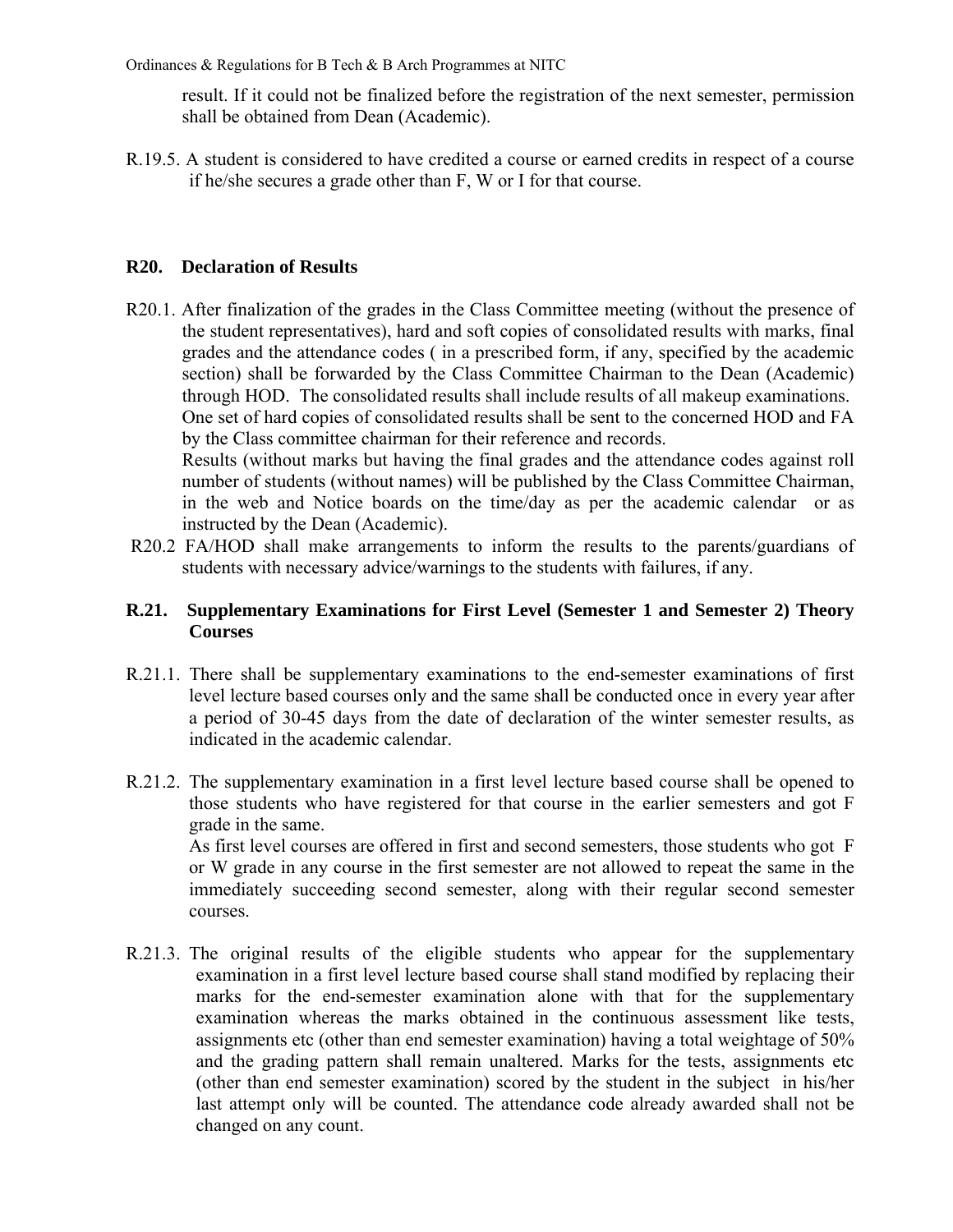- R.21.4. The respective departments offering the first level lecture based courses in both the monsoon and winter semester shall arrange for the conduct of the supplementary examinations (in line with the notifications from Dean (Academic), for the eligible students who opt for the same through specified application form with recommendation of FA and make payment of required fees. The modified results after incorporating supplementary results shall be sent to the first year class committee chairman at least 10 days before the date of registration for the immediately succeeding monsoon semester. All these activities shall be coordinated by first year class committee chairman. The first year class committee chairman shall consolidate the modified results for all the first level courses, publish the results and forward the same to the Dean (Academic) at least 5 days before the date of registration for the immediately succeeding monsoon semester.
- R 21.5. For 2013 admission onwards (see  $40<sup>th</sup>$  senate): After the completion of all the courses, students who have earned the minimum credit requirement of the programme (160 for B Tech and 200 for B Arch) but with CGPA < 5.0 can improve the performance of first level lecture based R grade courses to score CGPA up to 5.0; if it becomes more than 5.0 it will be truncated to 5.0. More courses (with R grade) repeated will not be considered if the CGPA is 5.0 or more.

## **R.22. Contact Courses**

R.22.1. Repetition of courses with F grade under Contact programme:

 A contact course for lecture based courses (not for projects, seminar, laboratory, design, drawing and thesis) can be offered to a student who has completed his/her programme of study except for one course already failed (F grade). It shall be offered only during the summer vacation which follows immediately after his/her period of study and to the students having only one course (maximum 4 credits) with F grade to complete the programme. The course shall be offered only to a student who has applied for the same through FA/HOD with the consent of the faculty member willing to offer the course. Fees if any shall be paid by the student. Dean (Academic) will give the formal approval based on the recommendations from DCC.

R.22.2. Repetition of courses with R grade under Contact programme: For 2013 admission onwards (see 40th Senate):

 A contact course for lecture based courses (not for projects, seminar, laboratory, design, drawing and thesis) can be offered to a student who has completed his/her programme of study and earned the minumum credit requirement (160 B Tech and 200 for B Arch) but with CGPA  $\le$  5.0, to score the minumum CGPA 5.0. Contact course shall be offered only during the summer vacation which follows immediately after his/her period of study and only for one course (maximum 4 credits) with R grade. The course shall be offered only to a student who has applied for the same through FA/HOD with the consent of the faculty member willing to offer the course. Fees if any shall be paid by the student. Dean (Academic) will give the formal approval based on the recommendations from DCC.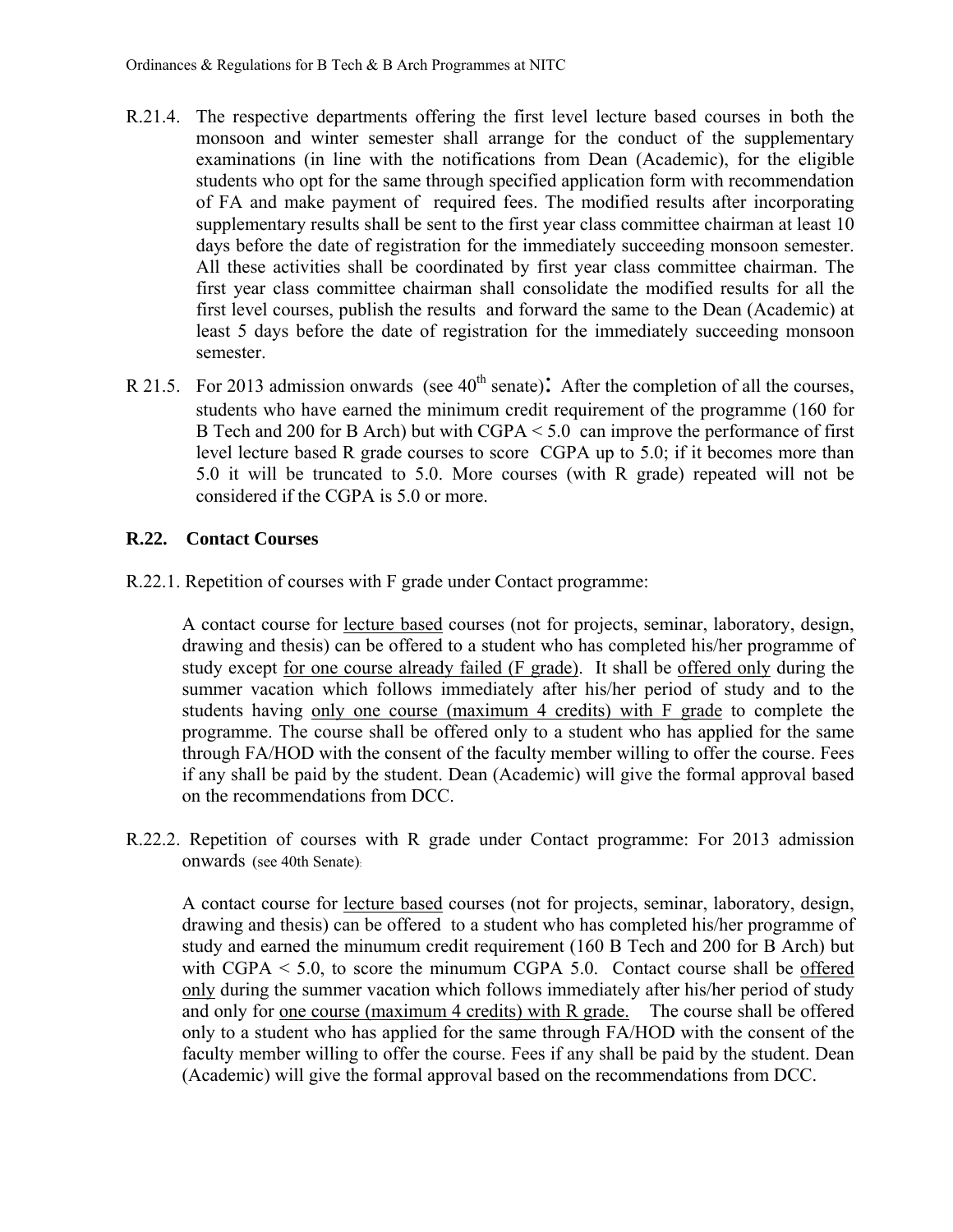- R22.3. The total contact hours and assessment procedure for a contact course shall be similar to the procedure for the regular semester course. Once the evaluation of contact course is completed, result shall be intimated to academic section by the course faculty ( copy of the approval of Dean (academic) + receipt of fees paid if any, shall be attached) through HOD. Copy of the result shall be given to FA.
- R22.4. Withdrawal from a contact course is not permissible.

#### **R23. Re-evaluation of Answer Sheets & Repetition of a Course**

- R.23.1 Re-examination of answer sheets prior to re-evaluation
- R.23.1.a In case any student needs clarification on his/her grade or wishes his/her answer sheets of end semester examinations of any lecture based courses (other than projects, laboratory, design, thesis, drawing and seminars) to be re-examined, he/she can contact the course faculty concerned within five working days after the commencement of the immediately succeeding semester or within five working days on publication of results, whichever is later. The student shall have access to his/her answer paper(s) in the end semester examination which may be shown to him/her by the faculty concerned. If the faculty feels that the case is genuine, he/she may reexamine the case and forward a revised grade, if any, to the Dean (Academic) through the Chairman of the Class Committee with proper justification for the revision on intimation to the concerned FA/HOD.
- R.23.1.b If the student genuinely feels that he/she has grievance which is not yet sorted out with the course faculty , he/she may represent the matter to the concerned HOD (Head of the Department to which the course faculty concerned belongs) though his/ her FA/ HOD (Head of the Department to which the student belongs) within seven working days after the commencement of the immediately succeeding semester or within seven working days on publication of results, whichever is later. The HOD shall examine the case, take suitable decision and communicate the same to the student in writing. (If the concerned faculty is the HOD, then HOD may refer the matter to one of the senior faculty members of the department). Revised result, if any, shall be sent to the Dean (Academic) through the Chairman of the Class Committee with proper justification for the revision on intimation to the concerned FA/HOD.
- R.23.2 Re-evaluation of answer sheets

 If the student is not satisfied with the decision of the HOD, he/she may appeal to the Dean (Academic) (through FA & HOD) within ten working days on receipt of the communication from the HOD, for the re-evaluation of the answer papers. The student has to make necessary payment for the re-evaluation and attach receipt along with application. Dean (Academic) may arrange for the re-evaluation of the answer papers in deserving cases by another faculty (from a panel of minimum 2 examiners proposed by the HOD) within the Institute. Once the re-evaluation of answer sheets is completed, the result will be intimated by the faculty who re-examined the answer sheets to Dean (Academic) through the HOD. For all such cases, the results obtained for the reevaluation will replace the earlier results, only if the difference is more than 5% of the maximum marks.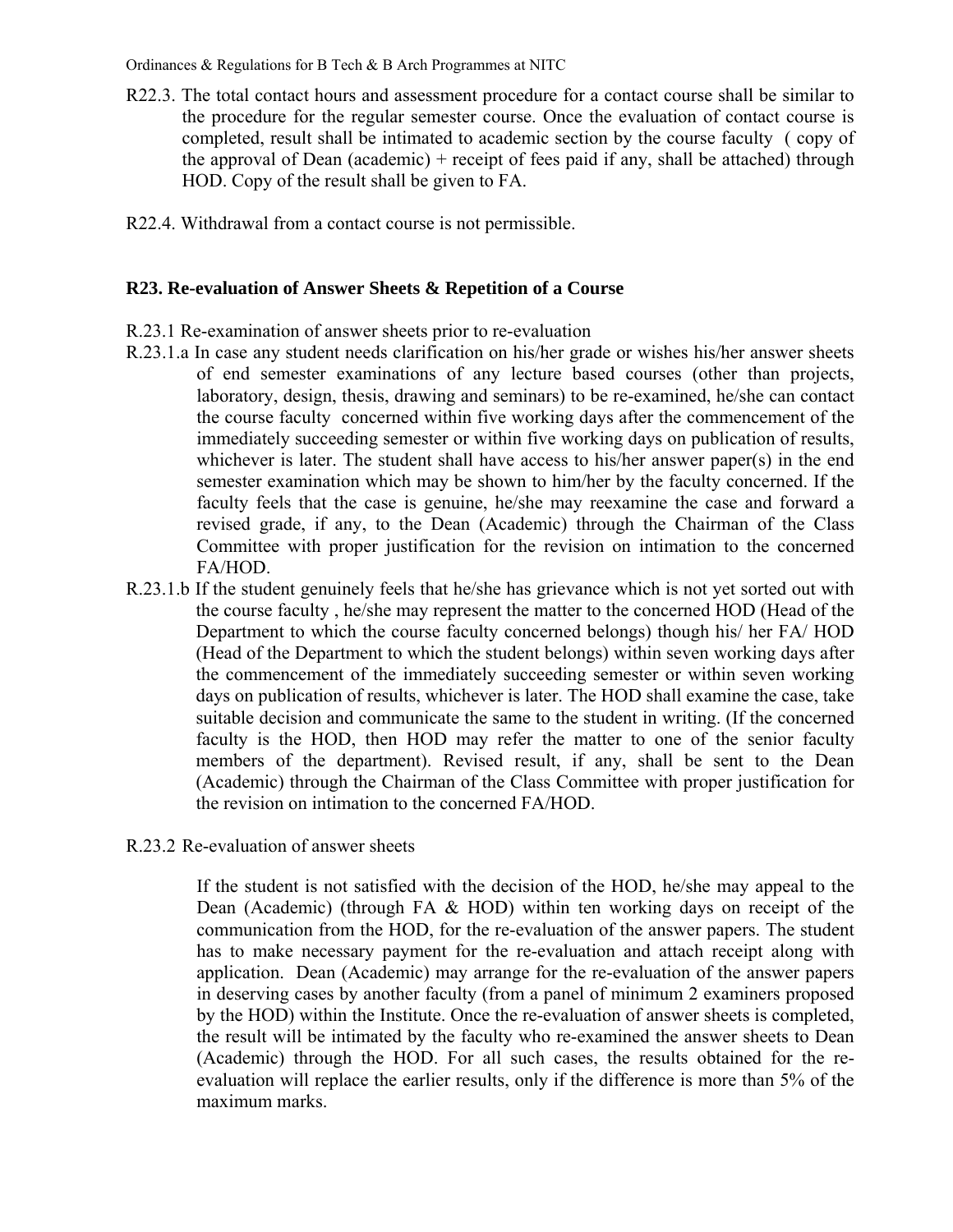- R.23.2.d Requests received from the student within the stipulated time limits only shall be entertained.
- R.23.2.e The decision of the Chairman, Senate will be final & binding for all the clauses above.
- R23.3 Repetition of a Course
- R.23.3.a) A student who was awarded F and/or W grade in a core course has to repeat it compulsorily.

 If the same course (same code/title/credit) is not available due to the change in the curriculum, then the students shall register for the approved equivalent course(s) (meeting the same credits) of the new curriculum as per the advice of FA.

 If the course is an elective course, the student may repeat the course if he/she so desires or register for a new elective course based on the advice from FA.

R23.3.b) Student repeating courses with F and/or W grade has to register for the same as per the guidelines of academic section and attend all the classes for the courses registered like regular student and attendance shall be mandatory. Number of courses to be registered any semester shall be decided in consultation with FA.

For first level lecture based courses, supplementary examinations are also offered for students with F grade, subject to the conditions stipulated in rule R 21.

R 23.3.c) For 2013 admission onwards only (see 40th Senate ): If the CGPA is less than 5.0 after the successful completion of the minimum required credits for the programme (160 for B Tech and 200 for B Arch) , students will be allowed to repeat the courses with R grade, if they desire so, by registering the same, until they score a CGPA of 5.0, within the maximum period of the programme ( 6 years for B Tech and 7 years for B Arch). The number of R grade courses repeated for improving the CGPA will be just that required for a minimum CGPA of 5.0. More courses repeated will not be considered if the CGPA is 5.0 or more.

 If the same course (same code/title/credit) is not available due to the change in the curriculum, then the students shall register for the approved equivalent course(s) (meeting the same credits) of the new curriculum as per the advice of FA.

 Student repeating courses with R grade has to register for the same as per the guidelines of academic section and attend all the classes for the courses registered like regular student and attendance shall be mandatory.

Students can improve the performance of first level lecture based courses with R grade through supplementary examinations, subject to the conditions stipulated in rule R 21.

#### **R24. Grade Point Averages**

R24. The academic performance of a student in a semester is indicated by the Semester Grade Point Average (SGPA).

$$
SGPA = \frac{\Sigma(C \times GP)}{\Sigma C}
$$

where the summation is taken over all the courses registered for by the student in the semester, except Pass/Fail courses and C indicates the number of credits for the course and GP the grade point scored by the student for the course.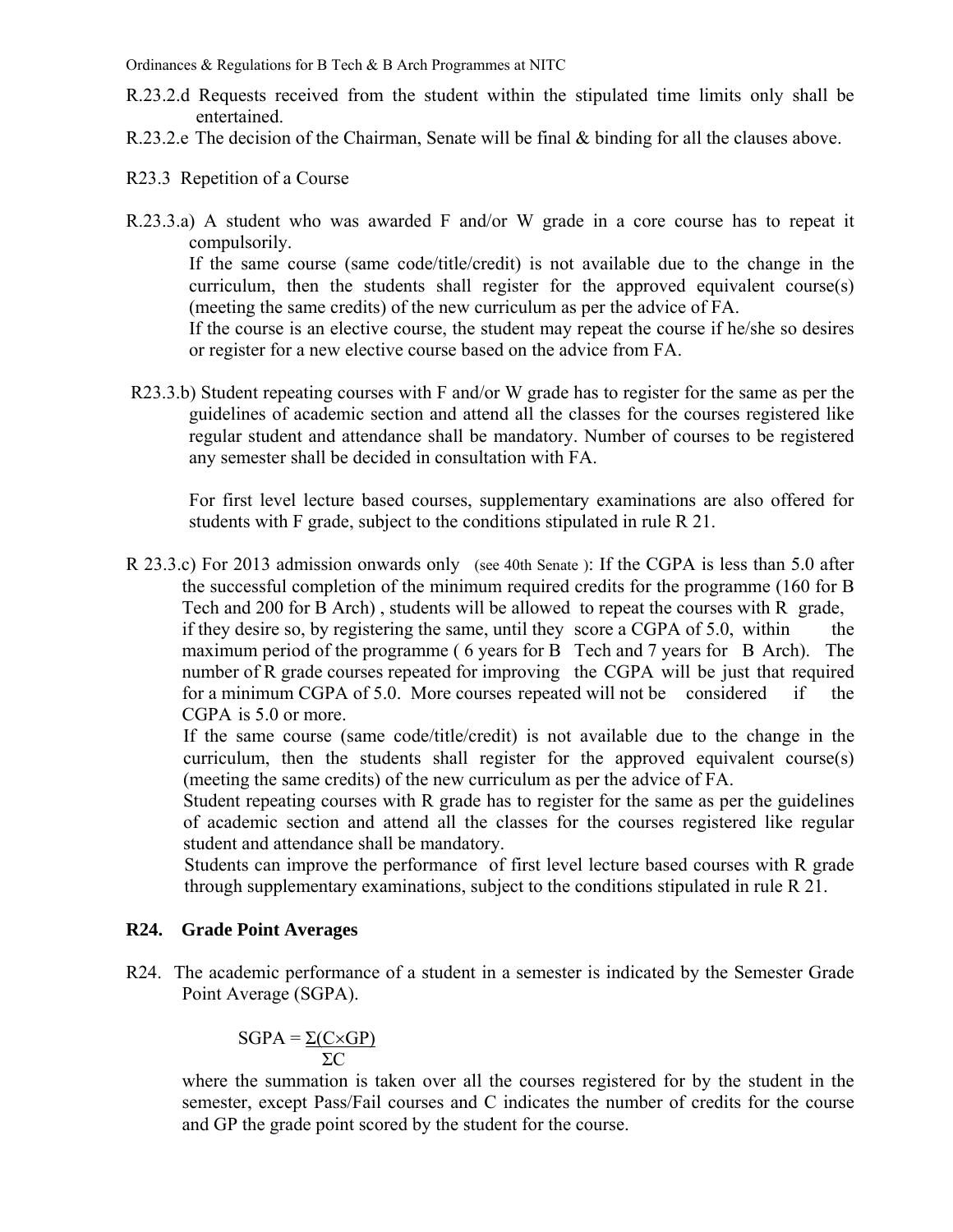The performance of a student up to and including a particular semester is indicated by the earned credits and the Cumulative Grade Point Average (CGPA).

 $CGPA = \Sigma(C \times GP)$  $\Sigma$ C

> where the summation is taken for all the courses registered for by the student except Pass/Fail courses, up to and including the recently completed semester.

#### **R25. Grade Card**

- R25.1. The semester wise Grade Cards will be issued to each student through FA by the academic section normally within a month from the completion of finalization of the results and shall contain the following details:
	- 1 a) code, title, credit and category of each course registered in the semester,
	- 2 b) letter grade obtained,
		- c) \* indication for subjects with more than one appearance,
	- 3 d) attendance code,
		- e) total number of credits earned by the student upto the end of that semester in each category and grand total, and
		- f) SGPA & CGPA.

#### R25.2. Class/Division

Classification is based on CGPA and is as follows: CGPA 8 and above : **First Class with Distinction**  CGPA 6.5 and above, but less than 8 : **First Class**  CGPA 5 and above, but less than 6.5 : **Second Class**

**R 25.3** The CGPA can be converted to percentage of marks as follows:

## (**CGPA -** 0.5) x 10 = **Percentage of marks**.

#### **R26. Slow- pace Learning**

 Courses to be registered in each semester are specified in the curriculum. However, a student may register for a lesser number of credits than specified in the curriculum subject to satisfying rules R7 and R8, if he/she feels an overload with the courses in the semester, in line with the advice of FA.

#### **R27. Permanent Disqualification**

R27.1. At the end of the one year academic probation period as per rule R8, if any student still does not qualify to register for the higher semester, he/she is not eligible to continue the programme in the Institute and has to discontinue the programme.

All such candidates stand disqualified permanently for the B.Tech. or B.Arch. Degree of the Institute. FA/HOD shall inform the parents/guardians of such students immediately on declaration of results of the previous semester, about the status of their ward.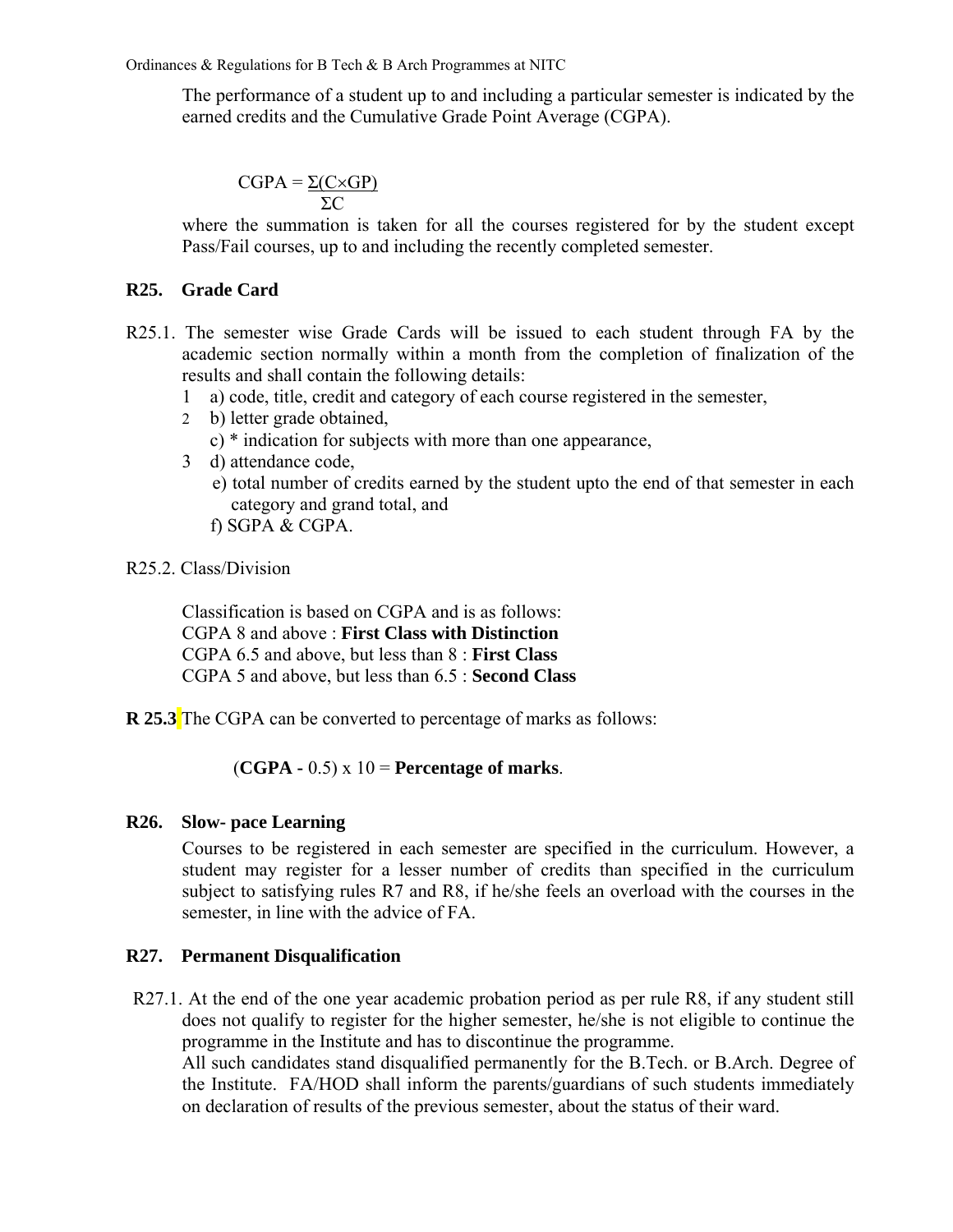- R27.2. If a student neither gets permission for temporary discontinuation (see rule R10) nor registers for courses for the minimum credits (see rule R7) during any semester, before earning the minimum credit requirements for the award of the degree as per the approved curriculum, then he/ she is deemed to have discontinued the programme permanently and shall not be permitted to continue the programme.
- R 27.3 Relaxation of maximum two courses and/or maximum four credits at any stage can be permitted by Dean (Academic), to any student to avoid permanent disqualification. This will be based on the recommendation of FA & DCC on (i) submission of a detailed course completion plan for completing the programme within the period of maximum duration with permitted overload limits and (ii) information to his/her parent/guardian.

## **R28. Courses under OT Category**

R28. Courses on Environmental Studies, Physical Education, Value Education and NSS are to be credited compulsorily during the programme. These courses belong to Pass/Fail category and are not included in the computation of SGPA/CGPA.

## **R29. Transfer of Credits**

R29. Within the broad frame work of these regulations, the Senate, on the recommendation of the concerned DCC and Board of Academic Council (BOAC) may permit students to earn part of the credit requirements in other approved Institutes of repute and status in the country or abroad. The Senate may, in other exceptional cases, approve admission with advance credit of candidates earned from other approved Institutes of repute and status in the country or abroad, recommended by the DCC and BOAC

## **R30. Eligibility for the Award of B.Tech. / B.Arch. Degree**

R 30.1 For 2012 admission:

- i) registered and successfully credited all the core courses of B.Tech.,
- ii) successfully acquired the credits in the different categories, as specified in the approved curriculum of B.Tech. corresponding to the discipline (branch) of his/her study within the stipulated time;
- iii) completed the normal duration of the programme for B.Tech.,
- iv) no dues to any departments/sections of the Institute including hostels, and
- v) no disciplinary action pending against him/her.
- R30.1b). A student shall be declared to be eligible for the award of the B.Arch Degree if he/she has
	- i) registered and successfully credited all the core courses of B.Arch;
	- ii) successfully acquired the credits in the different categories, as specified in the approved curriculum of B.Arch within the stipulated time;
	- iii) completed the normal duration of the programme for B.Arch.,
	- iv) no dues to any departments/sections of the Institute including hostels, and
	- v) no disciplinary action pending against him/her.

R30.1a). A student shall be declared to be eligible for the award of the B.Tech. Degree if he/she has